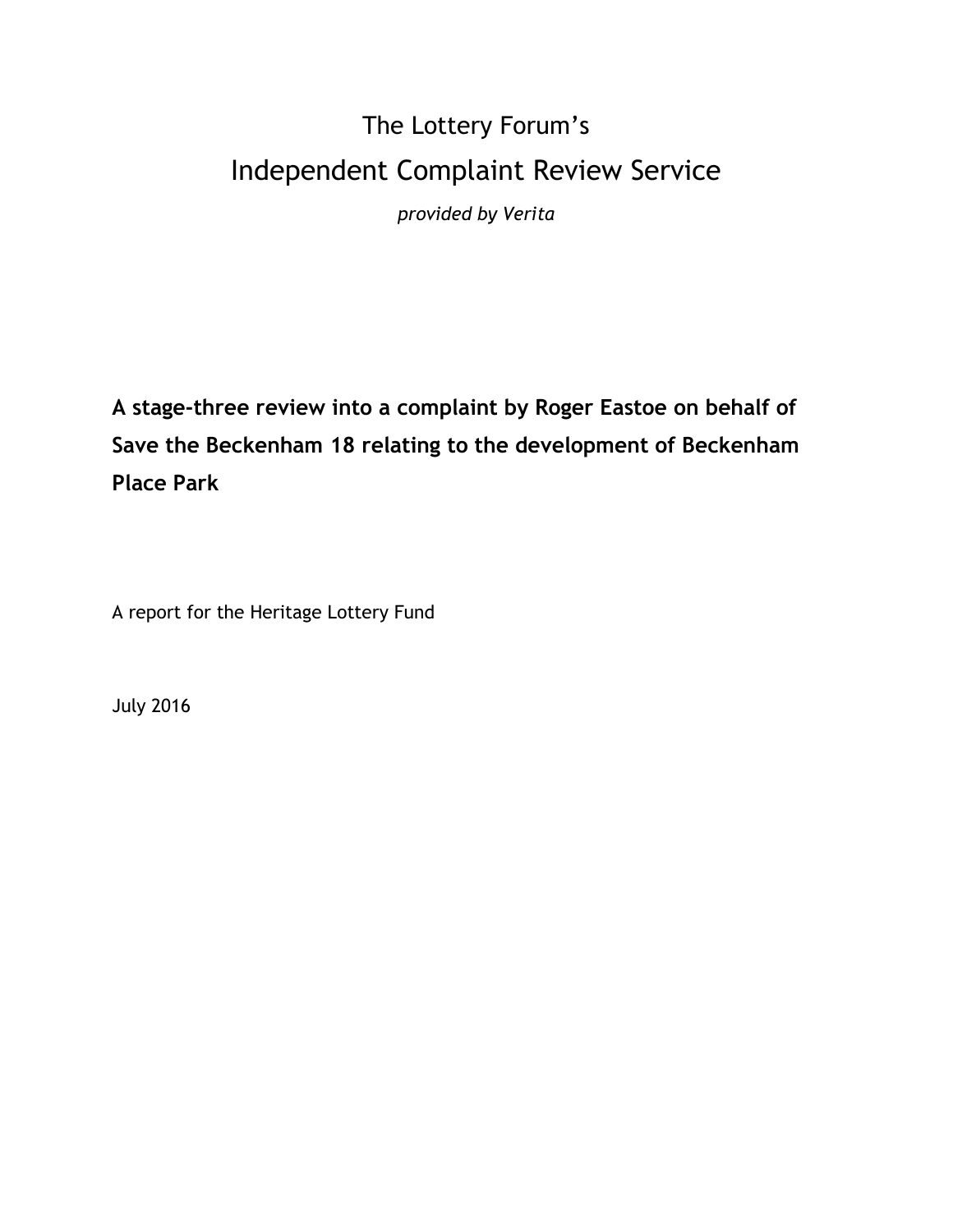Author: Kieran Seale

© Verita 2016

Verita is a management consultancy that works with regulated organisations to improve their effectiveness and levels of service. It specialises in conducting independent investigations, reviews and inquiries.

**Verita 53 Frith Street London W1D 4SN**

Telephone **020 7494 5670** Fax **020 7734 9325**

Email [enquiries@verita.net](mailto:enquiries@verita.net) Website [www.verita.net](http://www.verita.net/)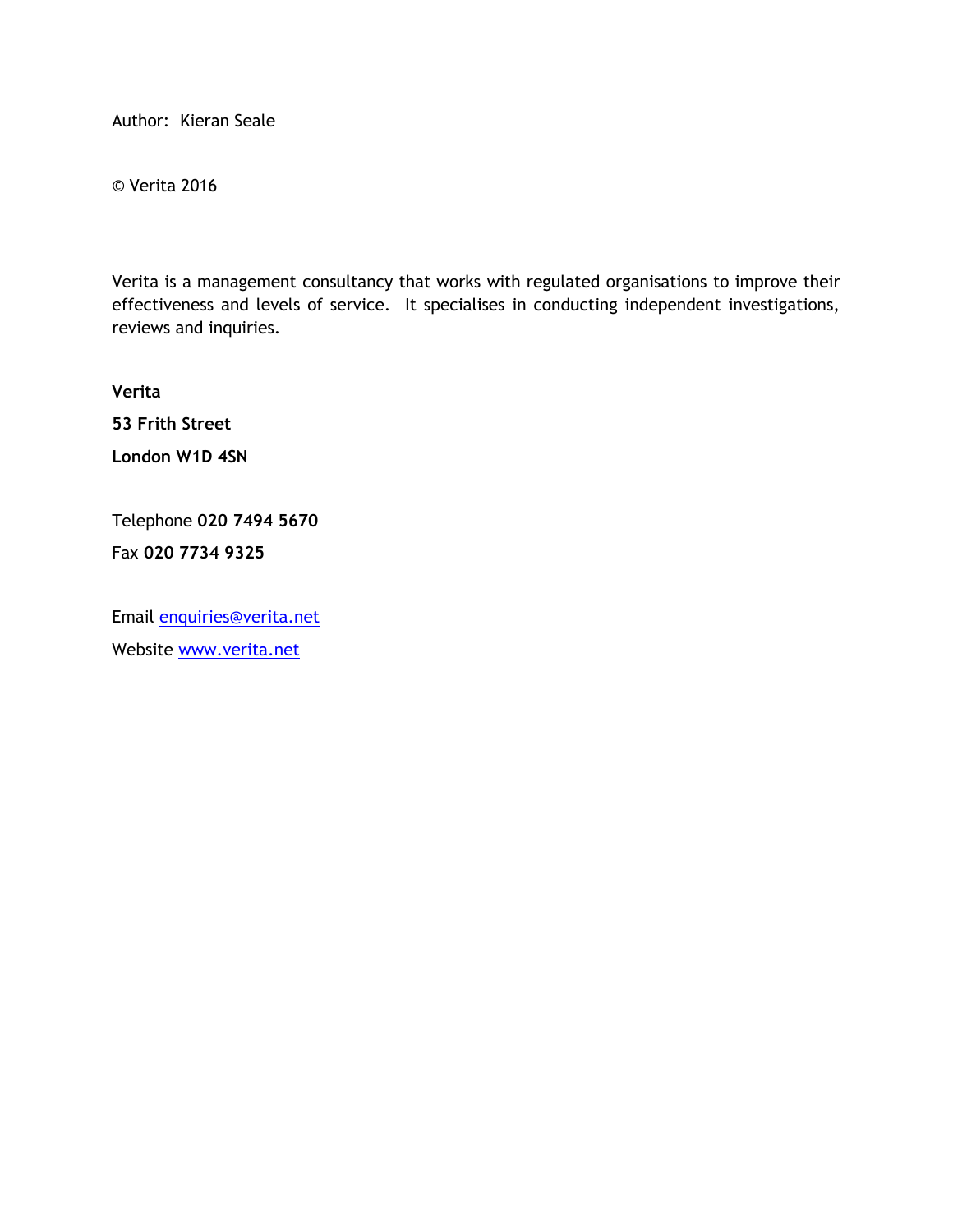# **Contents**

# **Introduction and summary**

| 1. | Introduction                                              |   |
|----|-----------------------------------------------------------|---|
| 2. | Terms of reference                                        |   |
| 3. | Approach to the investigation and structure of the report | ⊿ |
| 4. | Executive summary                                         |   |

# **Details of the investigation**

| 5. | The Heritage Lottery Fund's approach, policies and procedures | 8  |
|----|---------------------------------------------------------------|----|
| 6. | Did the Fund correctly handle the issues raised with them?    | 21 |
|    | Findings, conclusions and recommendations                     | 25 |

# **Appendices**

| Appendix A | Documents considered during the review |  |
|------------|----------------------------------------|--|
|------------|----------------------------------------|--|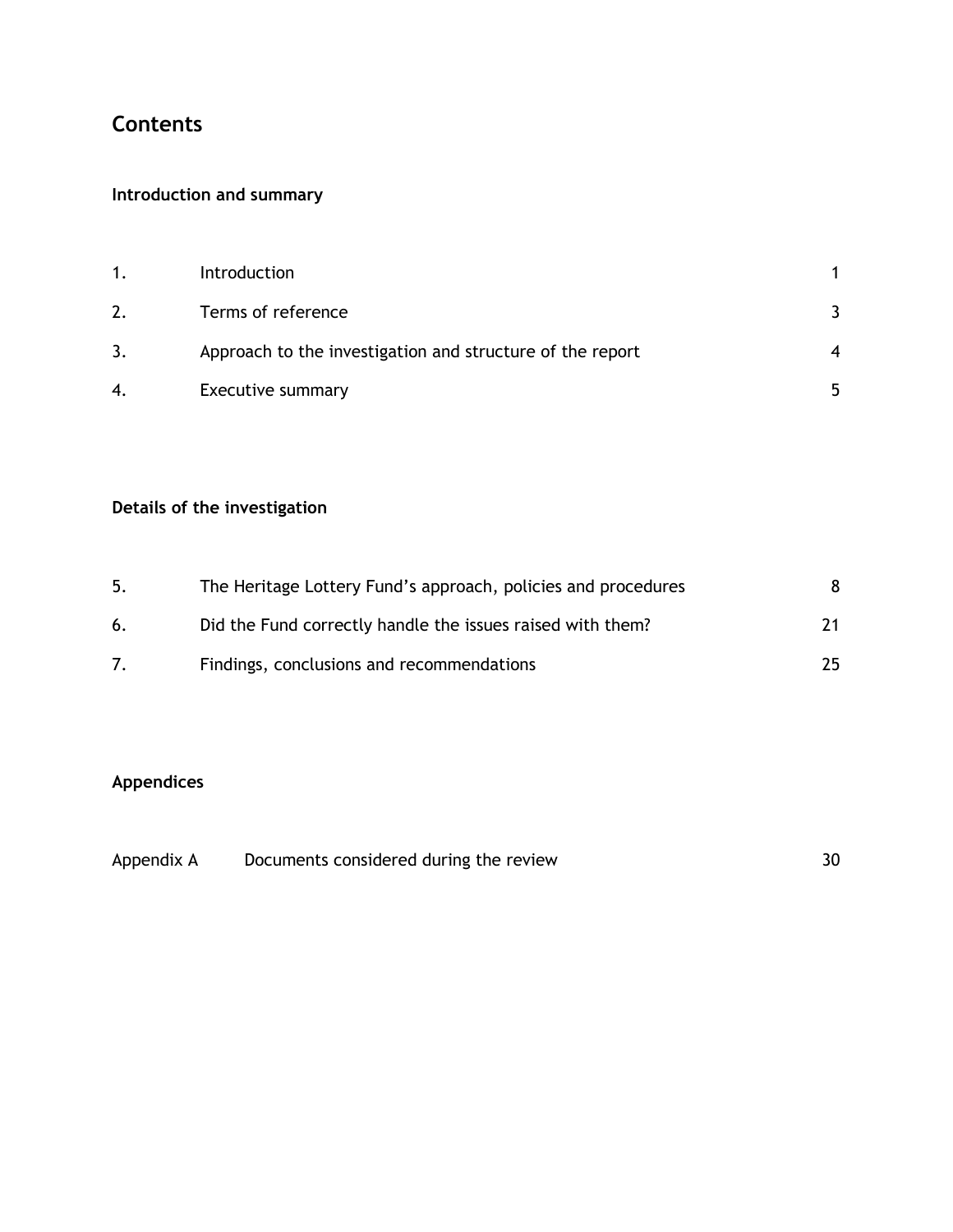# <span id="page-3-0"></span>**1. Introduction**

**1.1** This is the report of an independent review of a complaint made by Mr Roger Eastoe on behalf of "Save the Beckenham 18". It relates to a decision by Heritage Lottery Fund ("the Fund" or "HLF") and Big Lottery Fund in England to award funding to an application by London Borough of Lewisham for the restoration of Beckenham Place Park from the "Parks for People" programme<sup>1</sup>. The programme gives grants to projects related to the heritage of parks and cemeteries.

**1.2** The Fund received an initial project enquiry from Lewisham council in May 2013. The council subsequently submitted its round one application on 28 February 2014. The application was considered by the Heritage Lottery Fund/Big Lottery Fund Joint Parks for People Board on 24 June 2014. The project was awarded a grant of £270,500 to support the development of a more detailed, second round, application. Second round applications are considered afresh. The estimated total value of the project was £4.9m.

**1.3** Following the decision Carole Hope wrote to the Fund to raise a number of concerns. The exchange of correspondence included passing through stage 1 and 2 of the complaints process. On 6 January 2016, Mrs Hope wrote to the Fund saying that she did not propose to progress the complaint to stage 3, although she set out a number of continuing concerns.

**1.4** On 23 January 2016 Mr Eastoe wrote to Carole Souter, the then chief executive of the Heritage Lottery Fund, to say that he shared the concerns that Mrs Hope had raised. He also raised further issues and questions. There was further correspondence between Mr Eastoe and the Fund between January and March 2016. On 31 March 2016 the Fund wrote to Mr Eastoe confirming that the equivalent of the two stage process had been completed and that the complaint could proceed to the independent review stage.

**1.5** Verita accepted the complaint for independent review on 29 April 2016. The terms of reference were finalised on 25 May 2016. I, Kieran Seale, a senior consultant at Verita reviewed the complaint.

 $1$  Decisions are made jointly but the Heritage Lottery Fund administers the scheme on behalf of both funders.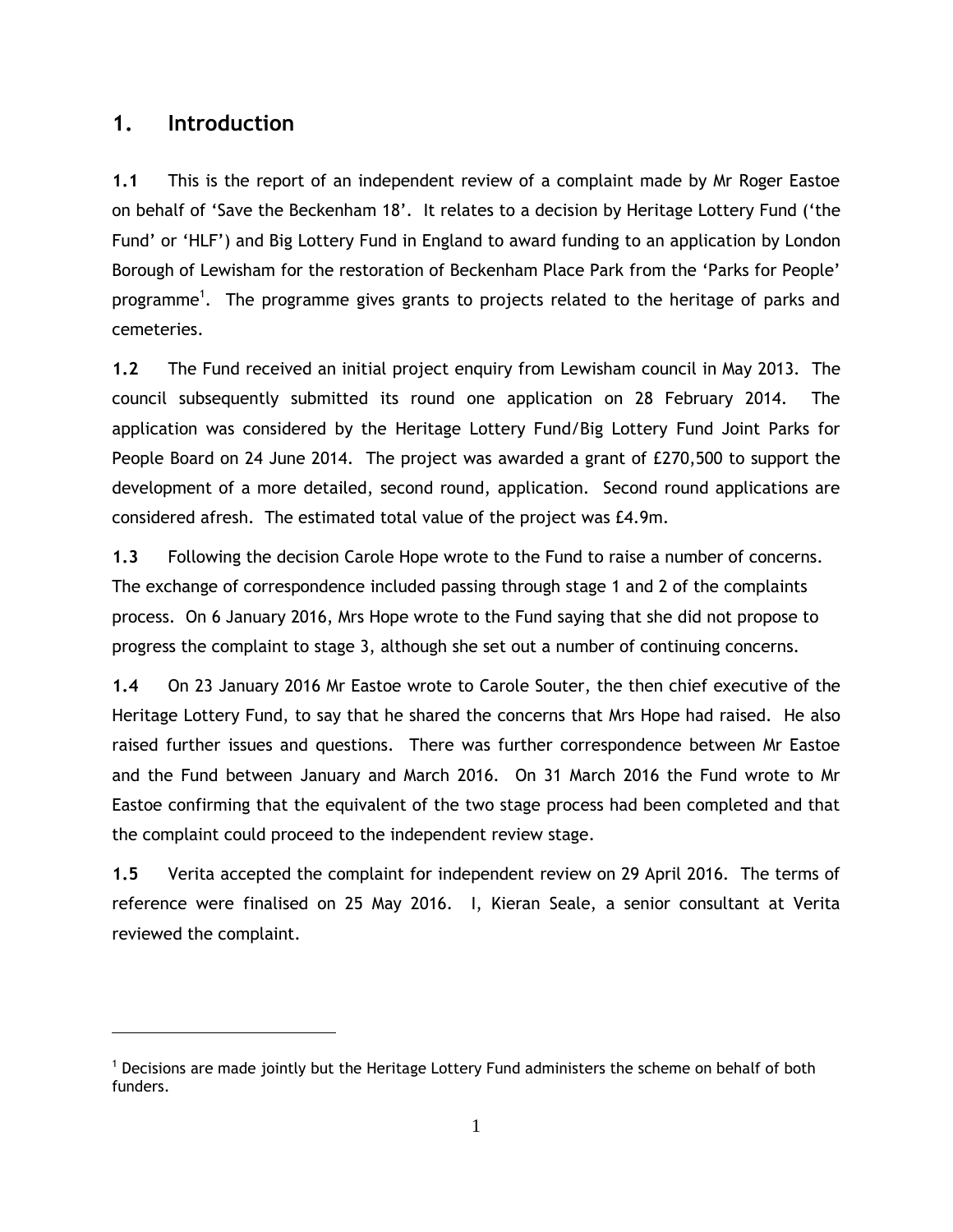**1.6** The issues raised by Mr Eastoe are that Lewisham council obtained the award under "*false pretences*" and that the Fund has failed to fully answer the questions that he has raised with them. Particular areas of concern are:

- the financial status of the golf course, as described by Lewisham council; and
- the information it supplied to the Fund about consultation.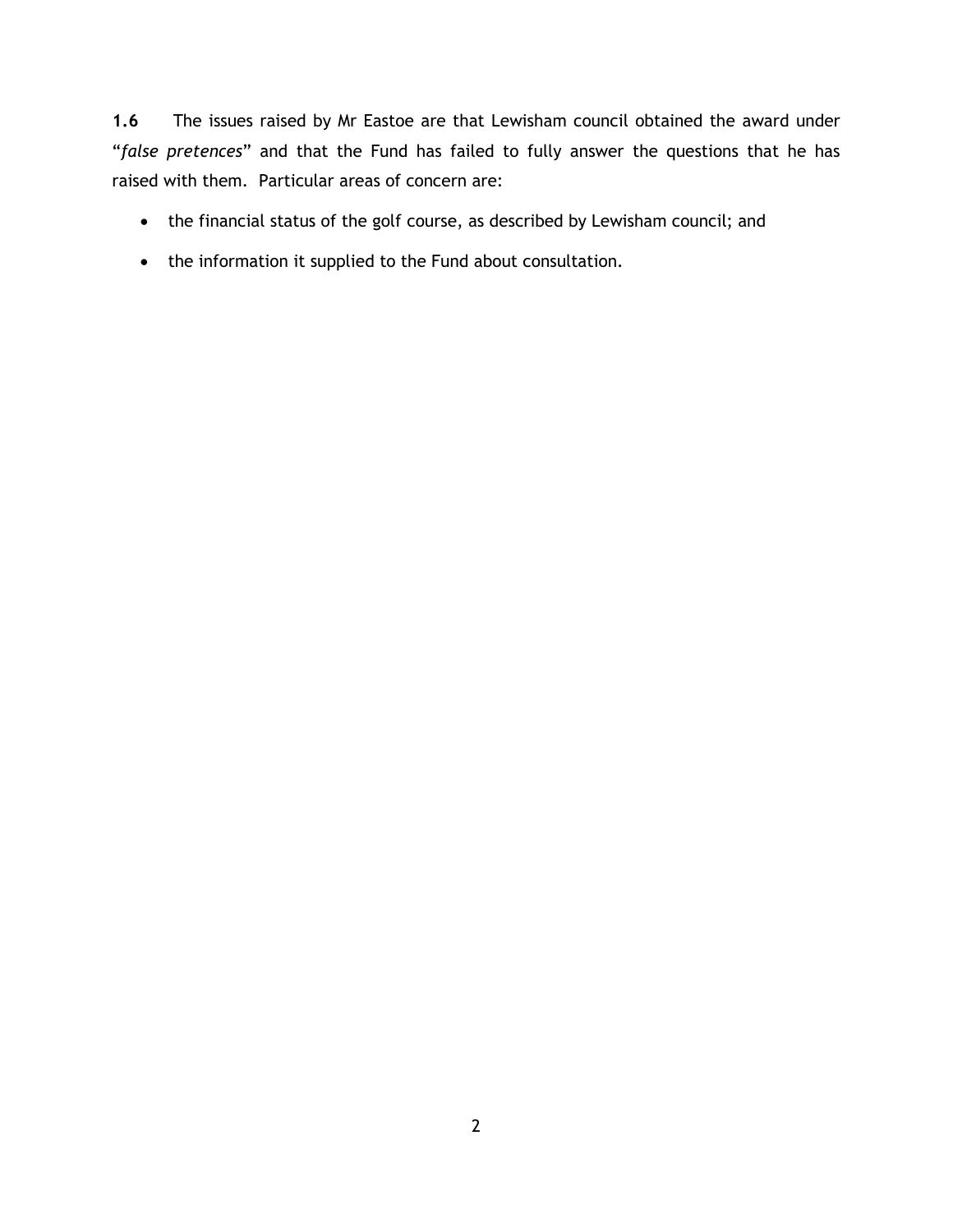# <span id="page-5-0"></span>**2. Terms of reference**

**2.1** The Heritage Lottery Fund"s complaints procedure provides for an independent review of the way that the Fund dealt with the issues raised by the complainant. The terms of reference for the review are set out below:

*"To review whether the Heritage Lottery Fund applied its policies and procedures correctly when assessing the first round application for funding by Lewisham council for the development of Beckenham Place Park.* 

*The review will specifically focus on:* 

- *whether the Heritage Lottery Fund"s policies and procedures for evaluating information provided by applicants were of a suitable standard and were properly applied to the proposal submitted by Lewisham council; and*
- *whether the Fund correctly handled the issues raised with them by Mr Eastoe and those issues raised by Mrs Hope in email exchanges 8 September, 1 October and 16 October 2015.*

*It is not the responsibility of the Independent Complaint Review Service to judge or make comment on whether the application should have been successful. The role is only to review whether the Fund correctly followed its own policies and procedures."*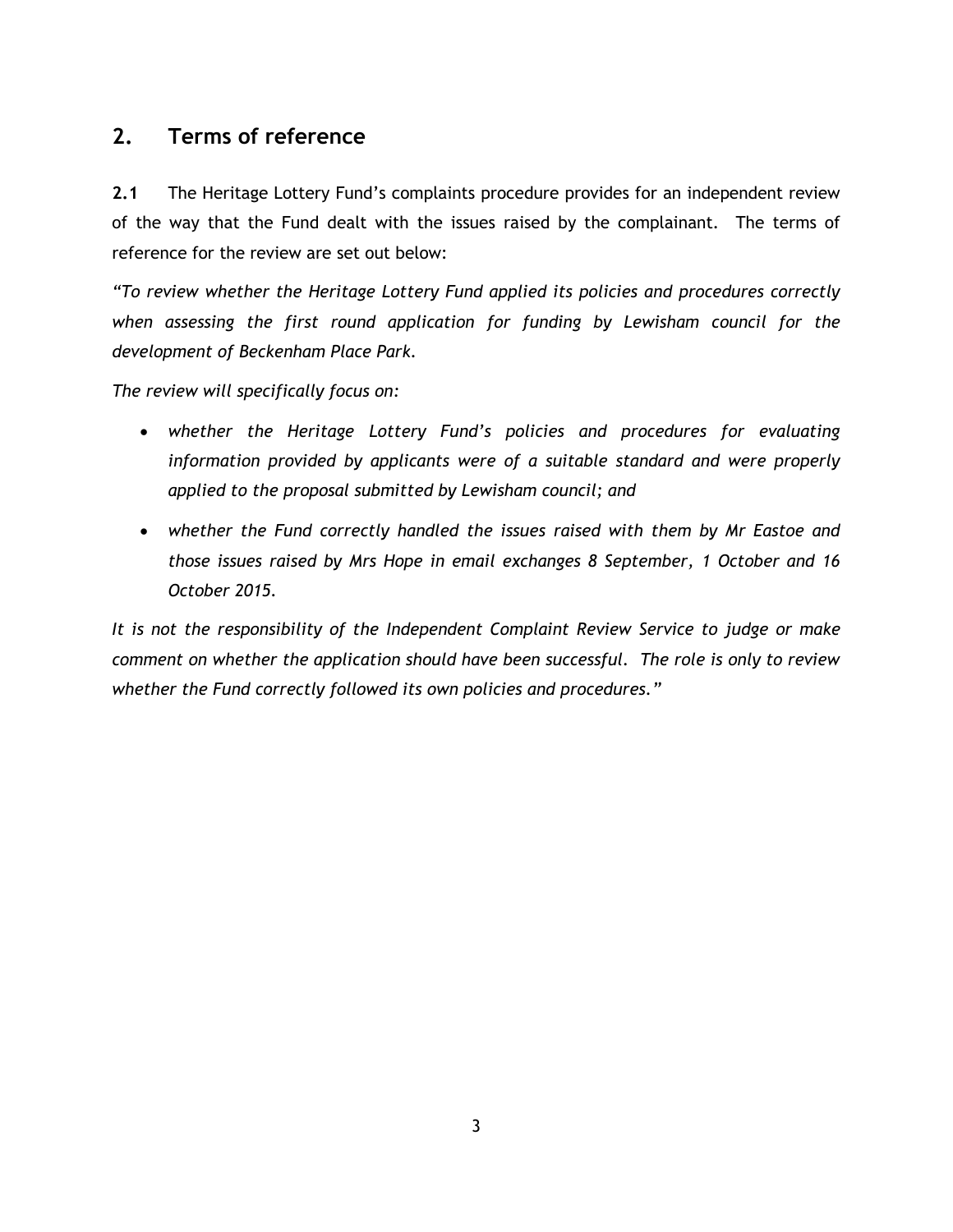# <span id="page-6-0"></span>**3. Approach to the investigation and structure of the report**

**3.1** This section sets out how I approached the review of the complaint and describes the structure of the report.

# **Approach**

**3.2** The review was undertaken in private. I first wrote to Mr Eastoe and then spoke to him to be sure that we had the same understanding of the complaint and Verita's remit. I read documents provided by Mr Eastoe and the Fund and then requested and reviewed some additional material. A summary of the documents read is at appendix A.

**3.3** I established a chronology of events and correspondence and then set out to examine the questions below.

- How did the Fund assess Lewisham council's application and what processes did it use to do so?
- Did the Fund apply its policies appropriately to the decision to award funding, in particular with respect to the issues raised by the complainant?
- What procedures and standards does the Fund use to guide the way it responds to complaints about its work?
- Were those procedures used and standards achieved when it responded to the Mr Eastoe?

**3.4** Both Mr Eastoe and the Fund had the opportunity to comment on relevant extracts of this report while it was in draft form.

# **Structure**

**3.5** The report begins with the executive summary (section 4). Section 5 describes the application, how the Fund responded to it and how it applied its policies and procedures. Section 6 describes how the complaint was dealt with and compares this with the Fund"s policies. My findings, conclusions and recommendations are in section 7.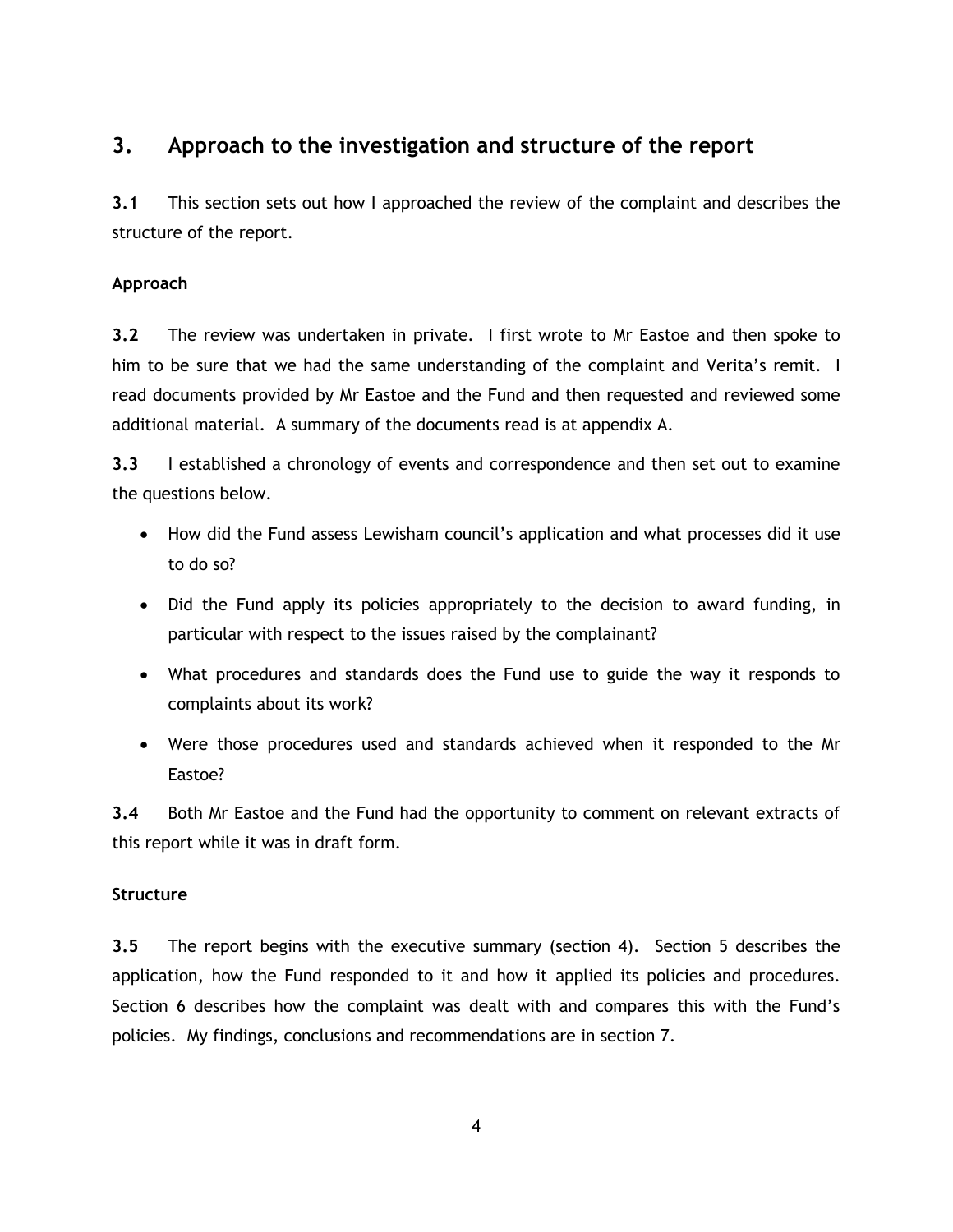### <span id="page-7-0"></span>**4. Executive summary**

**4.1** Between January and March 2016 Mr Roger Eastoe corresponded with the Heritage Lottery Fund in relation to a decision that the Fund had made to give a grant to Lewisham council to develop a scheme for the restoration of Beckenham Place Park. The scheme involves the closure of the golf course currently located in the park. Mr Eastoe was concerned that the grant of £270,500 had been made under false pretences. He argued that the information supplied to the Fund by Lewisham council relating to the golf course was inaccurate.

**4.2** In preparing this report I have spoken to Mr Eastoe and considered documentation supplied by him. I have also considered documentation provided by the Heritage Lottery Fund. This included the Fund"s guidance and the case paper that they produced setting out the details of the scheme for the body taking the decision on funding.

**4.3** It is important to stress that this report looks at the actions of the Heritage Lottery Fund with regards to the application it was considering, rather than decisions taken by Lewisham council.

**4.4** The Fund"s guidance is not explicit about the level of scrutiny that should be applied to information submitted by applicants. The Fund took the view that the decision about closing the golf course is one for the council and not for them to comment on. This approach is reasonable and within the discretion of the Fund. I conclude that the Fund"s assessment and decision-making processes were of a suitable standard.

**4.5** However, there are places where the approach taken by the Fund fell below the standards set out in their guidance. In particular the guidance says that the case paper should provide a fair and balanced assessment of the scheme and not be an advocate for it. The case paper, in contrast, adopts views directly from the application and uses emotive wording that is not appropriate. While it was clear from the information available that the closure of the golf course was a controversial issue, no attempt was made to present any alternative point of view.

**4.6** An area of particular concern to Mr Eastoe was the information provided to the Fund relating to consultation. The information provided was indeed weak and this should have been immediately obvious to the Fund. No attempt was made to reflect this inadequacy in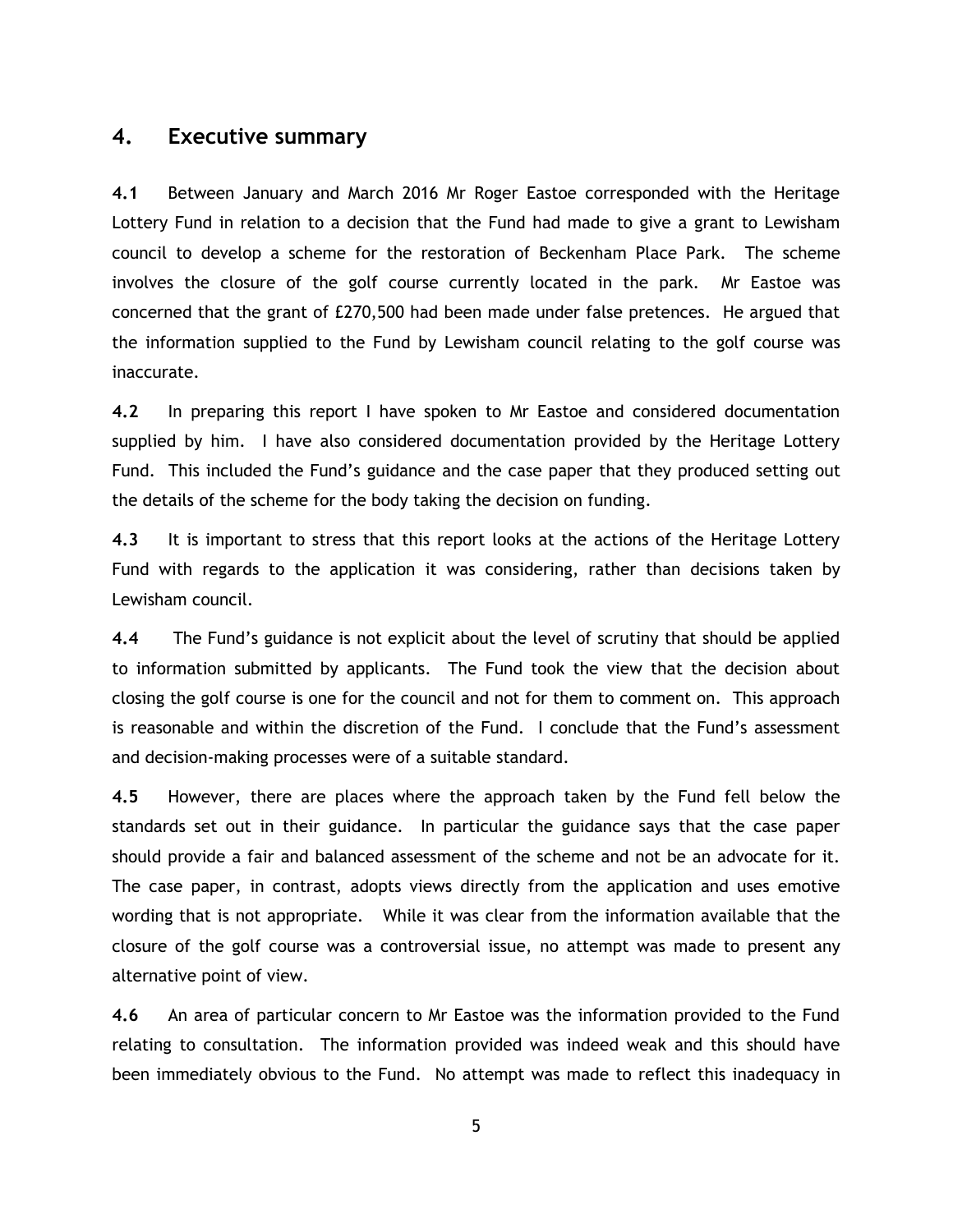the case paper, however. It is surprising that the inadequacies of the case paper were not identified in the Fund"s quality assurance process.

**4.7** Two other areas were raised by Mr Eastoe, the finances of the golf course and whether there was collusion between the Fund and Lewisham council in relation to the application. The case for the application does not rest on the finances of the golf course and it was therefore reasonable for the Fund to rely on the representations of the council in this regard. In relation to the suggestion that the Fund was colluding with the council to close the golf course, I have not seen any evidence to support this suggestion. The interactions between the Fund and the council appear to me to be entirely appropriate.

**4.8** Mr Eastoe"s complaint followed correspondence between the Fund and a fellow objector to the closure of the golf course. The Fund took some time to decide whether Mr Eastoe"s complaint should be treated as an entirely new one and when it should be considered for independent review. The handling of the complaint would have benefited from more clarity on the Fund"s behalf about what process it was following and it would have been better if it had been brought into the complaints process sooner. However the Fund ultimately took a common-sense approach which resulted in the delay in dealing with Mr Eastoe"s complaint being minimised.

**4.9** The Fund was also unclear about how much it should engage with the issues that were being raised with it. Having accepted the complaints however, the Fund should have ensured that it had sufficient resources to respond to the issues raised.

**4.10** Despite these failings, I do not consider that they were so serious as to mean that the Fund failed to apply its policies and procedures correctly.

**4.11** The report makes the following recommendations:

**R1** When reviewing the second round application, the Fund should look critically at the application in general and pay particular attention to any consultation carried out by Lewisham council.

**R2** The Fund should review the operation of the quality assurance process for case papers.

**R3** When dealing with correspondence about a project, the Fund should have greater clarity on the process it intends to follow and when it intends to deal with it as a complaint.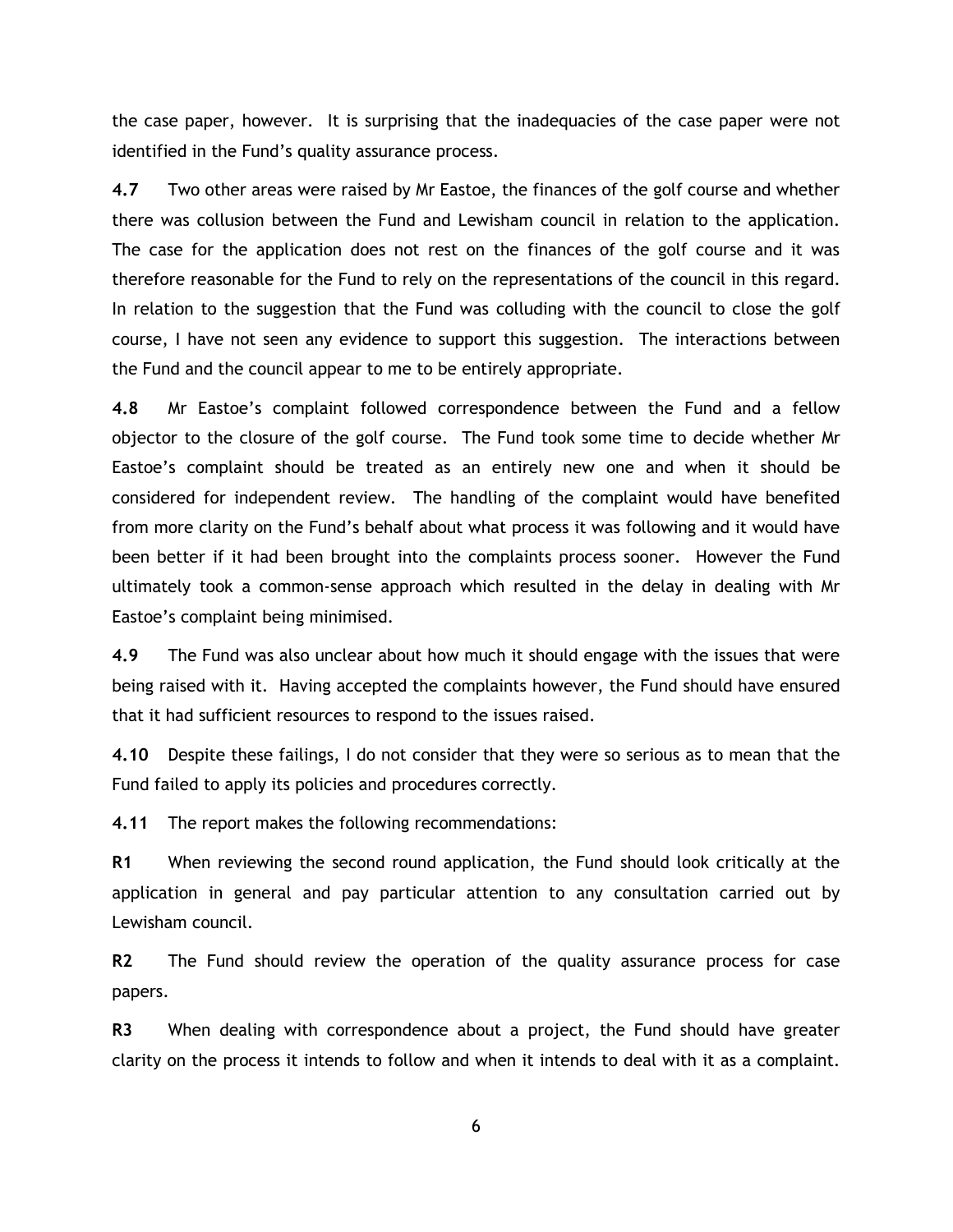Once the Fund has accepted an issue as a complaint it should be clear about which issues it will address and which are outside the scope of the complaint.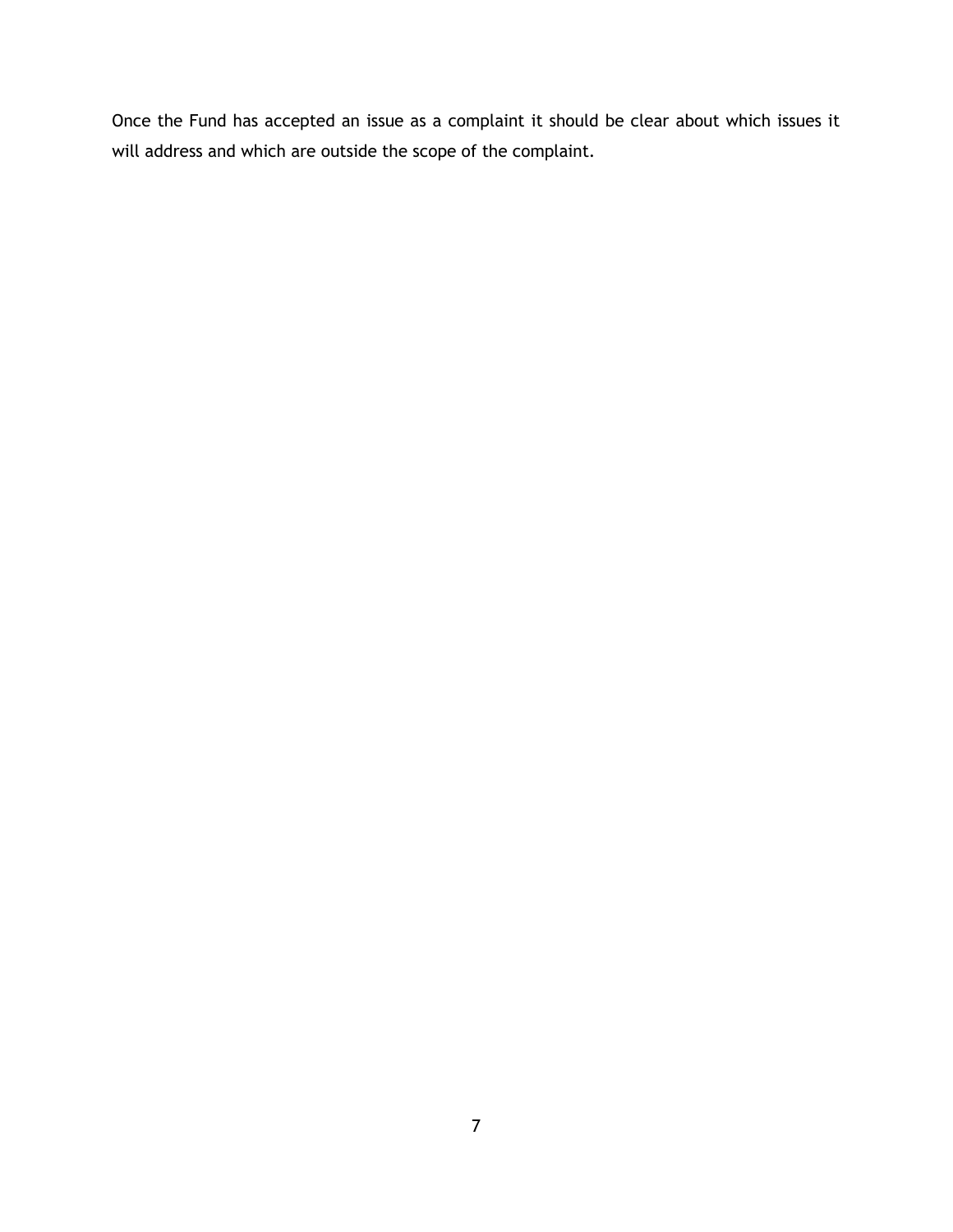# <span id="page-10-0"></span>**5. The Heritage Lottery Fund's approach, policies and procedures**

**5.1** This section of the report describes the approach that the Fund took to this case and how this compares to its policies and procedures.

# **Parks for People**

**5.2** The application from Lewisham council for the development of Beckenham Place Park was for funding under the Parks for People programme. The Parks for People programme<sup>2</sup> gives grants for between £100,000 and £5m for projects related to the heritage of parks and cemeteries. The programme is jointly funded by Heritage Lottery Fund and Big Lottery Fund. Decisions on funding are taken by the Heritage Lottery Fund Board and Big Lottery Fund England Parks for People Committee: the 'Joint Parks for People Board'. The guidance says that:

"*We fund projects that make a lasting difference to heritage, people and communities in the UK… Our priority for this programme is to conserve the existing heritage of a designated park or cemetery.*"

### **The application process**

**5.3** There is a two round application process. In the first round an outline proposal is submitted. This includes what the project is likely to involve, an initial breakdown of costs and information about likely outcomes. This is followed by a development phase where a more detailed, second round, application is prepared. The second round application sets out in detail the plans for the project, costs and outcomes. The project under consideration here passed the first round in June 2014. A second round application to the Fund is expected in August 2016. It is important to note that at the first round only development funding is awarded, the full delivery grant is only awarded if a second round application is successful.

**5.4** The process begins with the submission of a Project Enquiry Form. This short document gives basic information about the project. The Fund responds to this with initial advice about the Parks for People programme in general and makes comments on the specific proposal. The Fund offers to liaise with the applicant in the development of the project

<sup>&</sup>lt;sup>2</sup> "Parks for People - Application Guidance", Heritage Lottery Fund, December 2013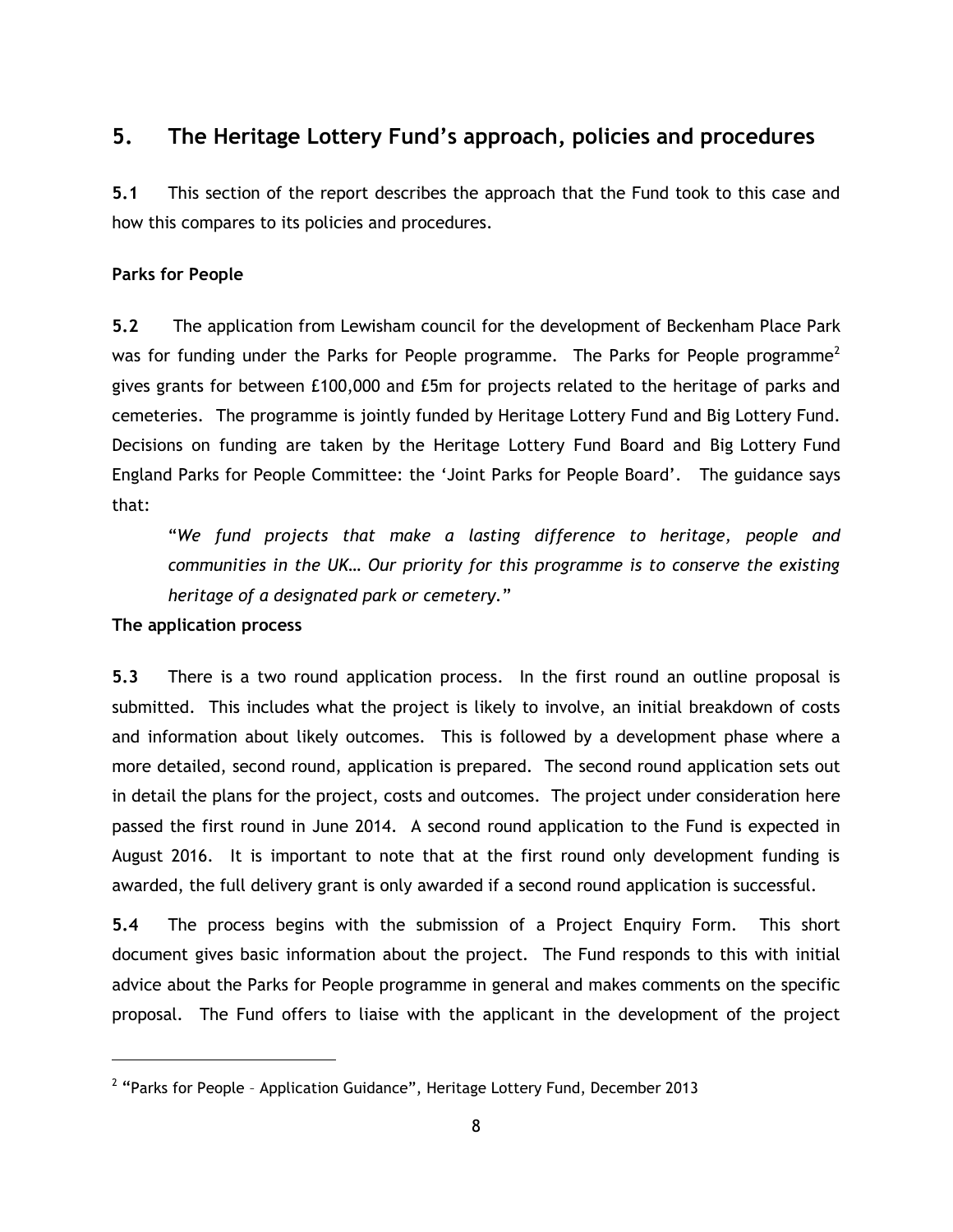before the applicant submits the application form. In the form the applicant provides an outline of the proposals and details of the development stage of the project. The applicant may request a grant to support the development phase (a "development grant"), as it did in this case.

**5.5** When the Fund receives a first round application it allocates a case officer to provide "advice, feedback and guidance"<sup>3</sup> to the applicant (in this instance, the case officer was a senior grants officer at the Fund). The case officer prepares a paper for the Joint Parks for People Board which includes a recommendation on whether the project should be funded. The process for the paper is as follows:

- The Head of Region checks the paper and signs it off;
- Senior Operations Management Team and the Strategy and Business Development Programme Staff moderate all papers submitted across the UK to ensure consistency in the assessment of risks and outcomes; and challenge any assessments not fully justified;
- The Regional Committee prioritises the cases for its region and makes a recommendation to the Joint Parks for People Board which then makes the decision;
- The case officer then gives feedback about the decision to the applicant.

**5.6** Finally the papers are presented to the Joint Parks for People Board, which is made up of representatives of both the Heritage Lottery Fund and Big Lottery Fund England and makes decisions on funding for the programme. The Joint Parks for People Board can ask questions and seek clarification before making decisions.

# **The application**

**5.7** The London Borough of Lewisham submitted a project enquiry form in May 2013. The project title is given as "*Beckenham Place Park Restoration*" and describes it as relating to the restoration of "*a Metropolitan Park which covers 95 hectares in the borough of Lewisham. The aim is to restore and enhance the park, creating new leisure opportunities* 

 $^3$  Job description, "Senior Grants Officer", Heritage Lottery Fund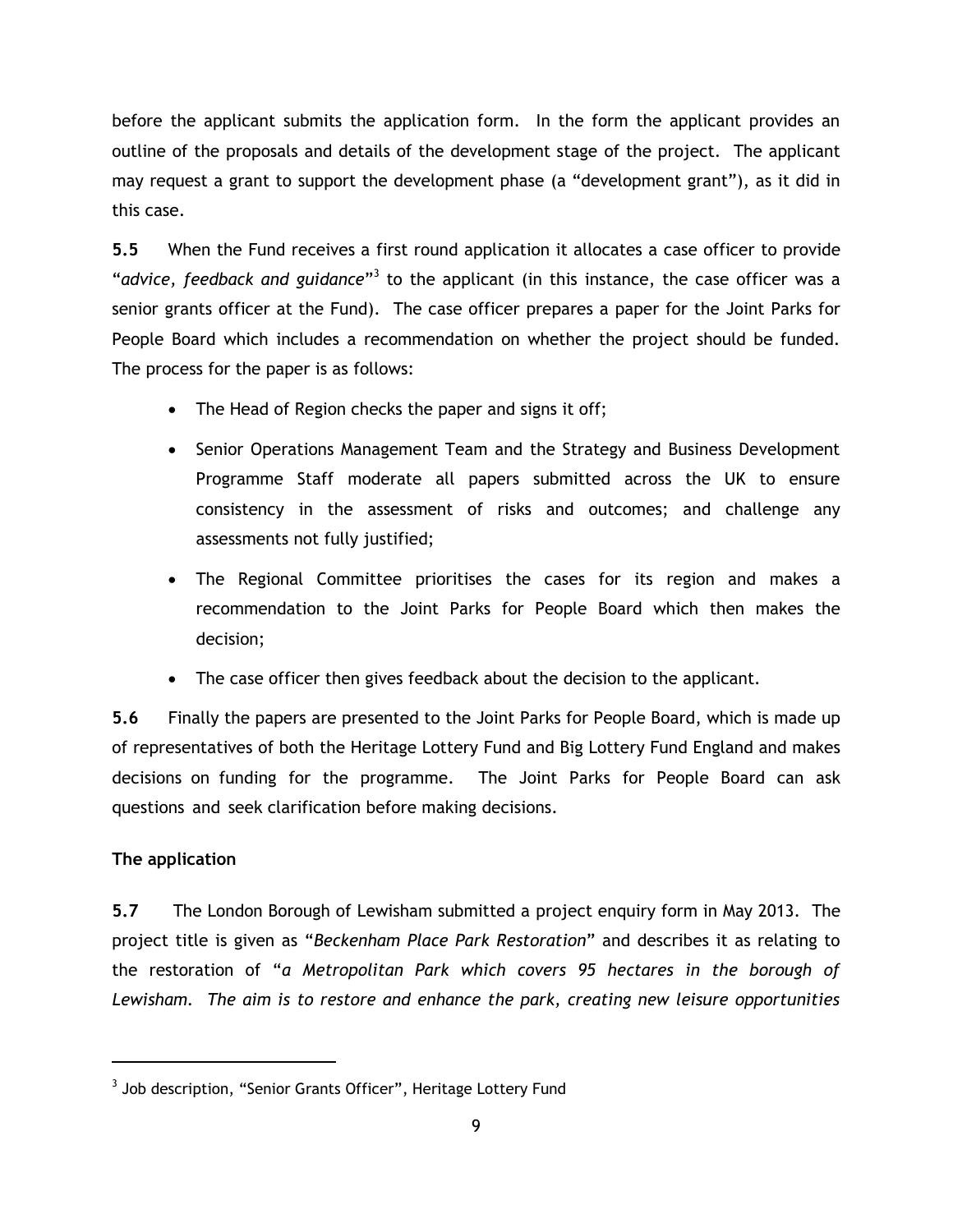*and increase use by people in south east London.*" It says that "t*he park comprises probably the finest parkland in the borough with rolling hills, ancient woodland and naturalised river, but due to a number of factors is not particularly well used*."

**5.8** The Council's description of the scheme on the project enquiry form goes on to say:

*"Currently, use of the park and the setting of the listed buildings is dominated by an 18 hole golf course which has suffered a very significant decline in use over many years. The project aims to rebalance the use of the park…"*

**5.9** The form says that the project is expected to commence in March 2015 with works taking approximately 12 months.

**5.10** The London development manager of the Fund wrote to Lewisham council on 6 June 2013 with initial advice on the programme. The letter was positive in tone and stated, "*it is good to see Lewisham progressing a project that would see the park and buildings restored*". The letter points out that a first round pass (i.e. award of development funds) does not guarantee funding to deliver the project at round two. The letter identifies several "*key issues*" that it would be useful to get more information on. These included the impact of the contract in place to manage the golf course and whether the council had undertaken further consultation since that carried out in 2008.

**5.11** On 4 July 2013 the case officer and the London development manager met with Lewisham council officers. The meeting included a site visit which involved walking across the site (a subsequent visit was held in May 2014 before the Joint Parks for People Board decision on the application). The London development manager for the Fund wrote a further letter to Lewisham council on 9 July 2013 following a tour of the park. This included a list of key issues "*where you need to do further development work before submitting a bid*". The first item on the list relates to the golf course:

"*LB Lewisham will need to propose a preferred solution to the future of the park, including whether there will be a continuation of the golf function within it. Based on our discussion, it would appear that the continued presence of an 18 hole golf course within the park would significantly limit its use for wider community functions and wider audiences, and would likely have a adverse impact (sic) on any Parks for People application to HLF and the Big Lottery Fund. A preferred solution to the golf*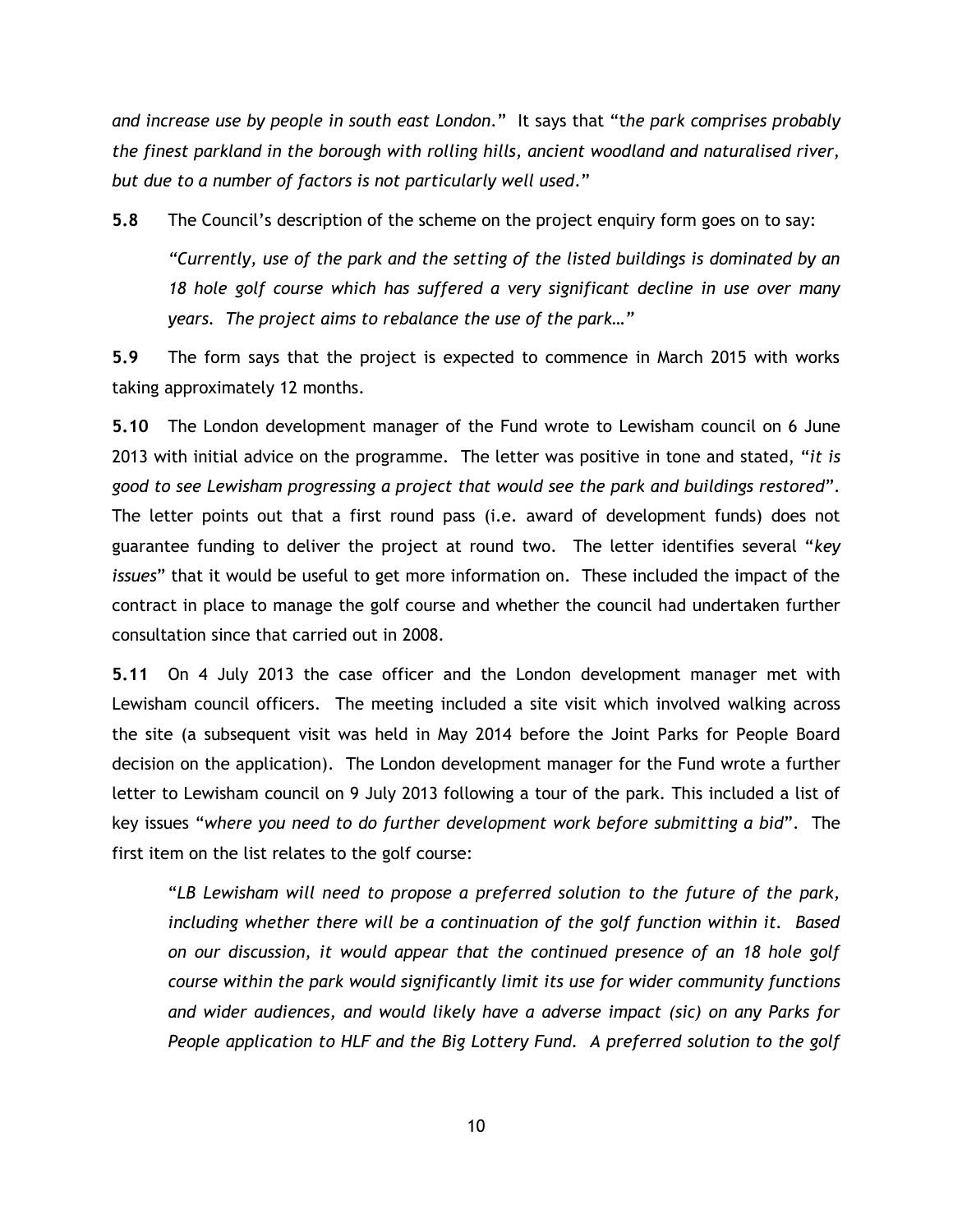*issue should be indicated to HLF prior to the submission of a Round 1 PfP [Parks for People] application".*

**5.12** The letter goes on to say that "*for a strong bid to materialise, engaging the friends and the local community more closely with decision making and management of the park will be needed*".

**5.13** Lewisham council submitted their round one application form on 28 February 2014. The project summary in the application includes the following description:

"*Beckenham Place Park has undergone a long period of decline. Use is now at a critical low, leaving the park and its Grade II and II\* listed buildings vulnerable or in critical condition.* 

*"As a golf-course, the park has little relevance to the local community; its buildings lack function and require significant investment to re-purpose…* 

*"This project will restore the historic parkland, removing the golf course and reinstating the lake, it will also restore buildings at risk…*".

**5.14** The application document states that the estate has been managed as a public park since 1927 with "*roughly one third*" of the park containing a public golf course. It makes a number of other references to the golf course, including:

"*The golf course which radiates out from the Mansion has inevitably adversely affected the 18th century parkland landscape.*

"*BPP [Beckenham Place Park] has a very narrow range of visitors, primarily used for golf or for dog walking.*

"*The removal of the golf course will enable the restoration of the historic landscape through the replacement of fairways, greens, tees and bunkers with a parkland landscape.*"

**5.15** With regards to possible objections to the scheme the application says:

"*Principal objections to the project will stem from golf club members and some dog walkers who view the proposals as detrimental to their current use.*"

**5.16** The council made a formal decision to close the golf course in February 2016.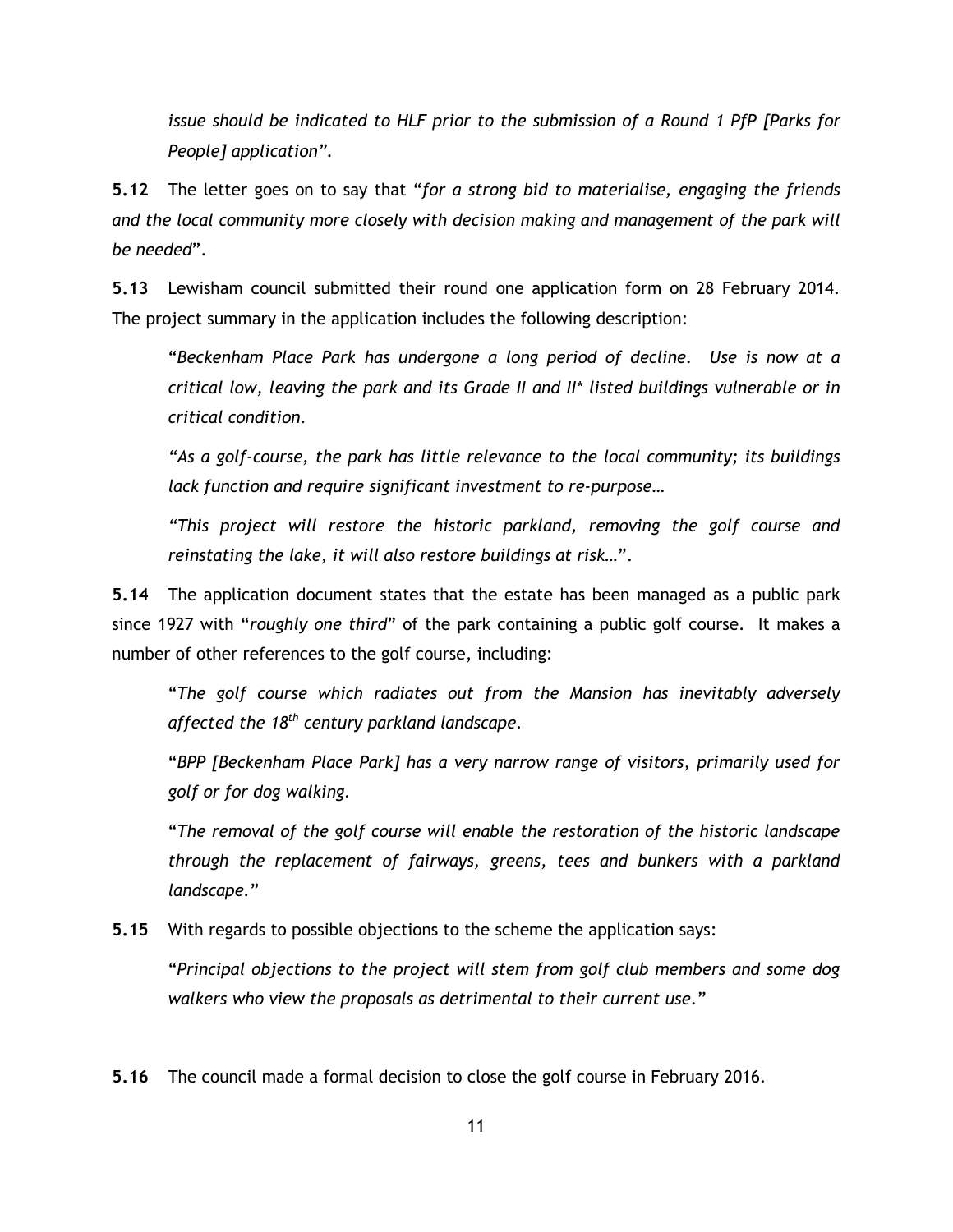#### *Comment*

*Closure of the golf course was seen by both Lewisham council and the Fund as integral to the scheme from an early stage. It is also clear from Lewisham's application that they were aware that the proposal would therefore be controversial.* 

**5.17** The guidelines for first round funding identify the results of public consultation as an issue to be considered in assessing the application. The application made a number of references to consultation. The application said that the council's decision to progress with the project had been made "*following extensive face-to-face consultation*". This included work with young people, schools and housing associations, current users and environmental organisations. The application went on to say:

"*Consultation revealed low awareness of the park and a perception that the park is a private golf course*"

"*The consultation overwhelmingly concluded in favour of a radical redesign*".

**5.18** The results of the consultation carried out by the council were summarised in the application. It stated that four options were provided:

- 1) "*As is*" (i.e. 18 hole golf course)
- 2) "*A 9 hole course*"
- 3) "*A par 3 course with partial landscape restoration*"
- 4) "*The full heritage restoration*" (i.e. no golf).

**5.19** The results were described as being:

- "*18 or 9 hole golf*": 28 per cent (all respondents), 19 per cent Lewisham residents only
- "*Partial or full restoration*": 72 per cent (all respondents), 81 per cent Lewisham residents only.

**5.20** The application says that these results show "*general support*" for a radical prioritisation of park use.

**5.21** With respect to financial matters the application stated: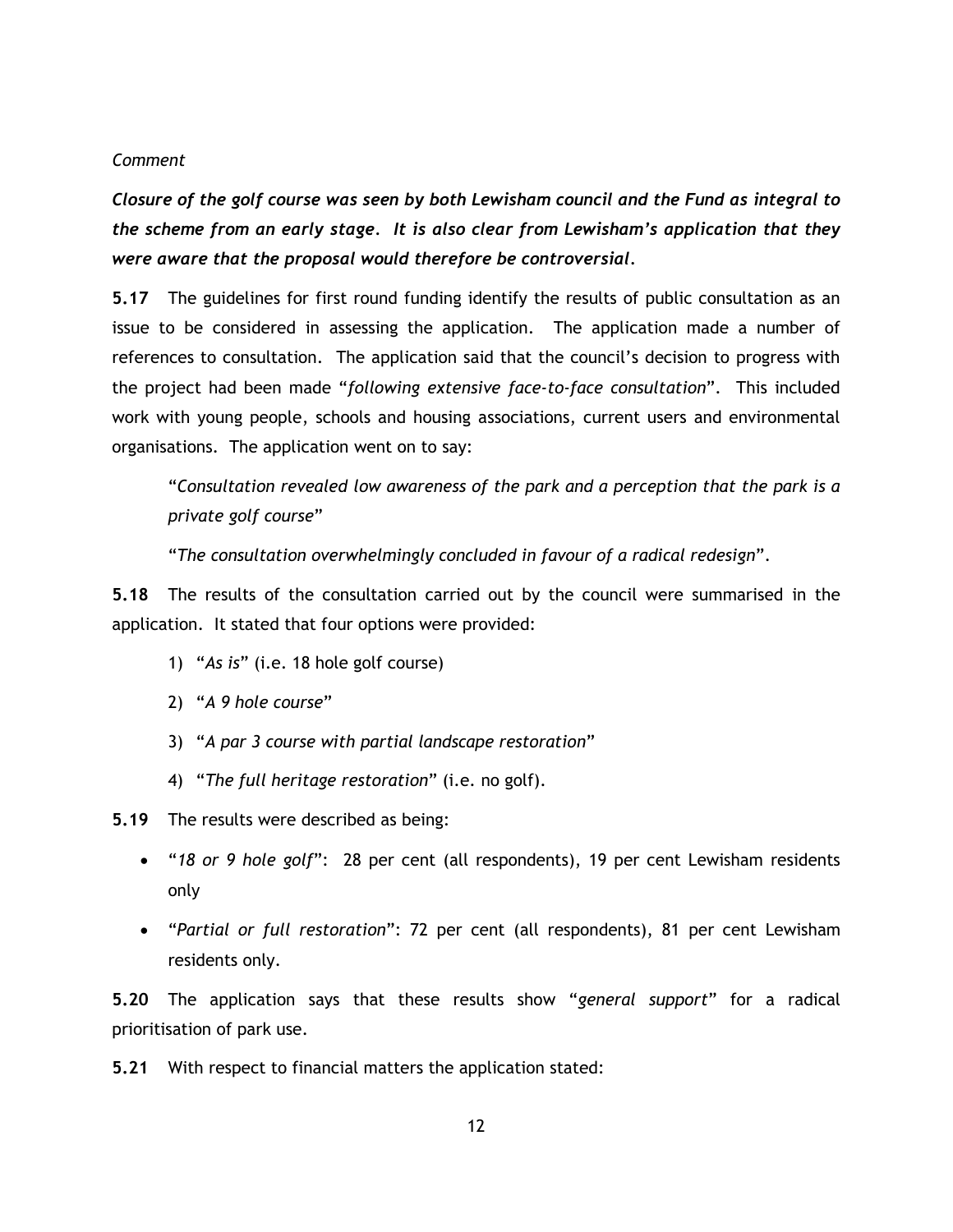"*The golf course runs at a net loss, and this means that funding is spent on the course which could be used to maintain and protect other parts of the park. Due to the intensive demands of the golf course, staff have limited time to spend in other areas of the park*".

**5.22** It continued:

"*Declining popularity and high maintenance costs mean that it is not sustainable for the council to continue to operate the park as a golf course, but attracting new users will require considerable investment*.

"*Lewisham has not generated revenue funding from Beckenham Place Golf Course for*  some time, and it is no longer felt that a subsidy of this size is appropriate for a *facility which serves such a select group".*

### **Guidance to applicants and the Fund's staff**

**5.23** Under the heading "*How we assess applications*", the published "Parks for People - Application Guidance" states that the factors used in the assessment include:

- *"What is the heritage focus of the park or cemetery project?*
- *What is the need or opportunity that the project is responding to?*
- *Why does the project need to go ahead now and why is Lottery funding required?*
- *What outcomes will the project achieve?*
- *Does your project offer value for money?*
- *Is the project well planned?*
- *Is the project financially realistic?*
- *Will the project outcomes be sustained after the project has ended?*"

**5.24** The application guidance gives particular emphasis to the importance of measuring the outcomes of the projects. The guidance describes 10 intended outcomes for the Parks for People programme and says that projects must address all of them.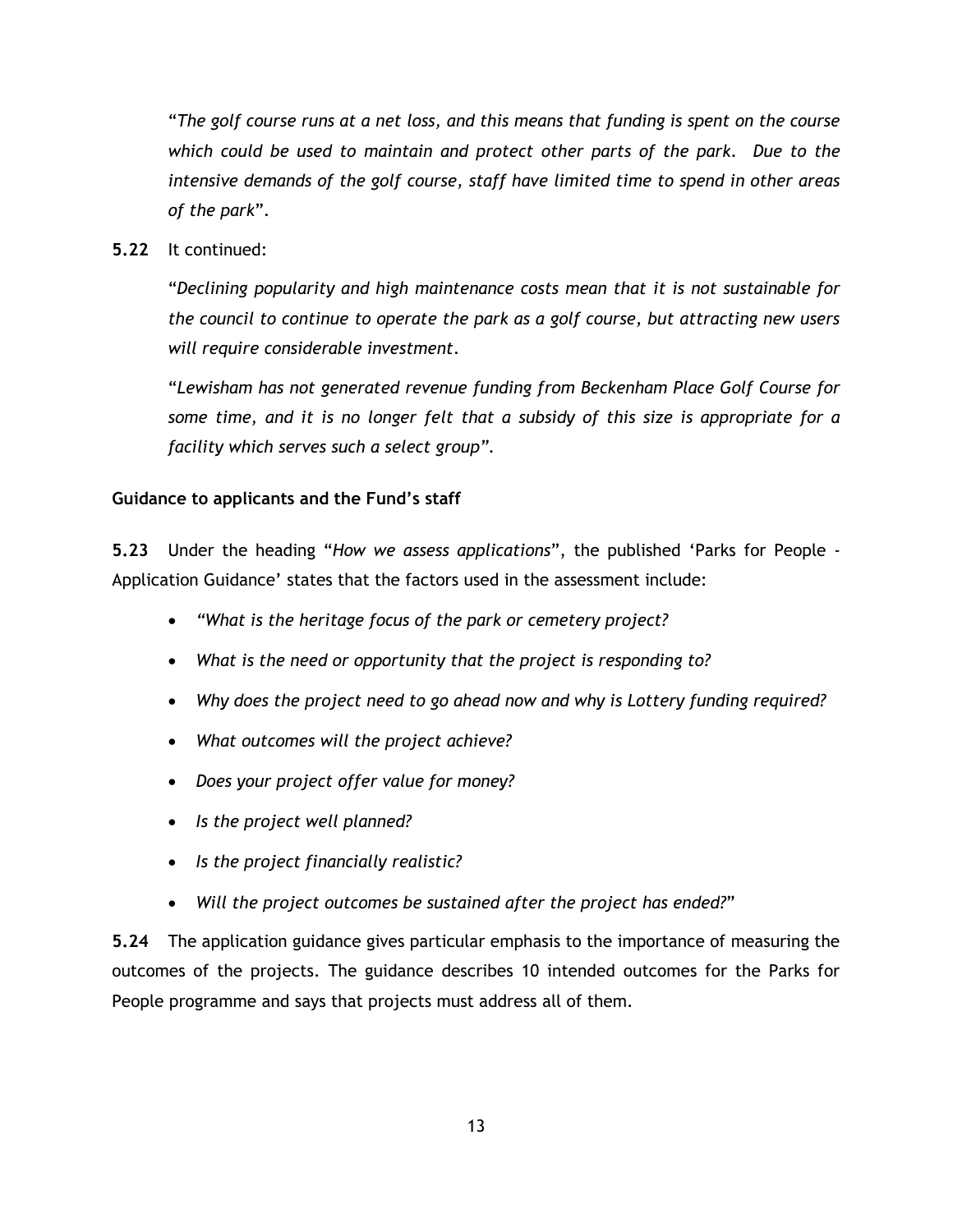**5.25** The Fund"s internal guidance for staff evaluating first round applications is entitled 'Parks for People SF4<sup>4</sup> case paper guidance - first round'. The guidance states:

"*Case papers should provide an accurate summary of the application concentrating on the key issues necessary to make a decision at the first round.* 

*"Papers should be business-like in style … your job is to produce a fair and balanced assessment of the application, based on the information provided and not to be an advocate for the project.* 

*"Decision makers want to read about what you really think about the various aspects of the project. When drafting papers it is therefore important to differentiate between the applicant"s voice and your own judgement*".

**5.26** There is no reference in the guidance to the level or type of scrutiny expected for the contents of the application (as opposed to the project to which the application relates). The guidance does not, for example, specify the level of consultation that applicants need to carry out before submitting their application.

### **Assessment**

**5.27** The Fund"s assessment of the application was contained in case paper B2014 (6) 33 prepared for the Joint Parks for People Board meeting. The paper describes the project in a series of bullet points, the first of which reads:

"*Removal of 18-hole golf course, replacing fairways, greens, tees and bunkers with a parkland landscape*".

**5.28** The paper"s section on heritage, states:

"*The golf course was established in 1907 when the estate was leased to a boys school. The whole estate has been managed as a public park since 1927, and the golf course became the first municipally owned course in England*."

**5.29** Under the heading "Heritage at risk", the paper states:

<sup>&</sup>lt;sup>4</sup> "SF4" relates to the Fund's Strategic Framework covering the period 2013-18. It is the Fund's fourth such framework.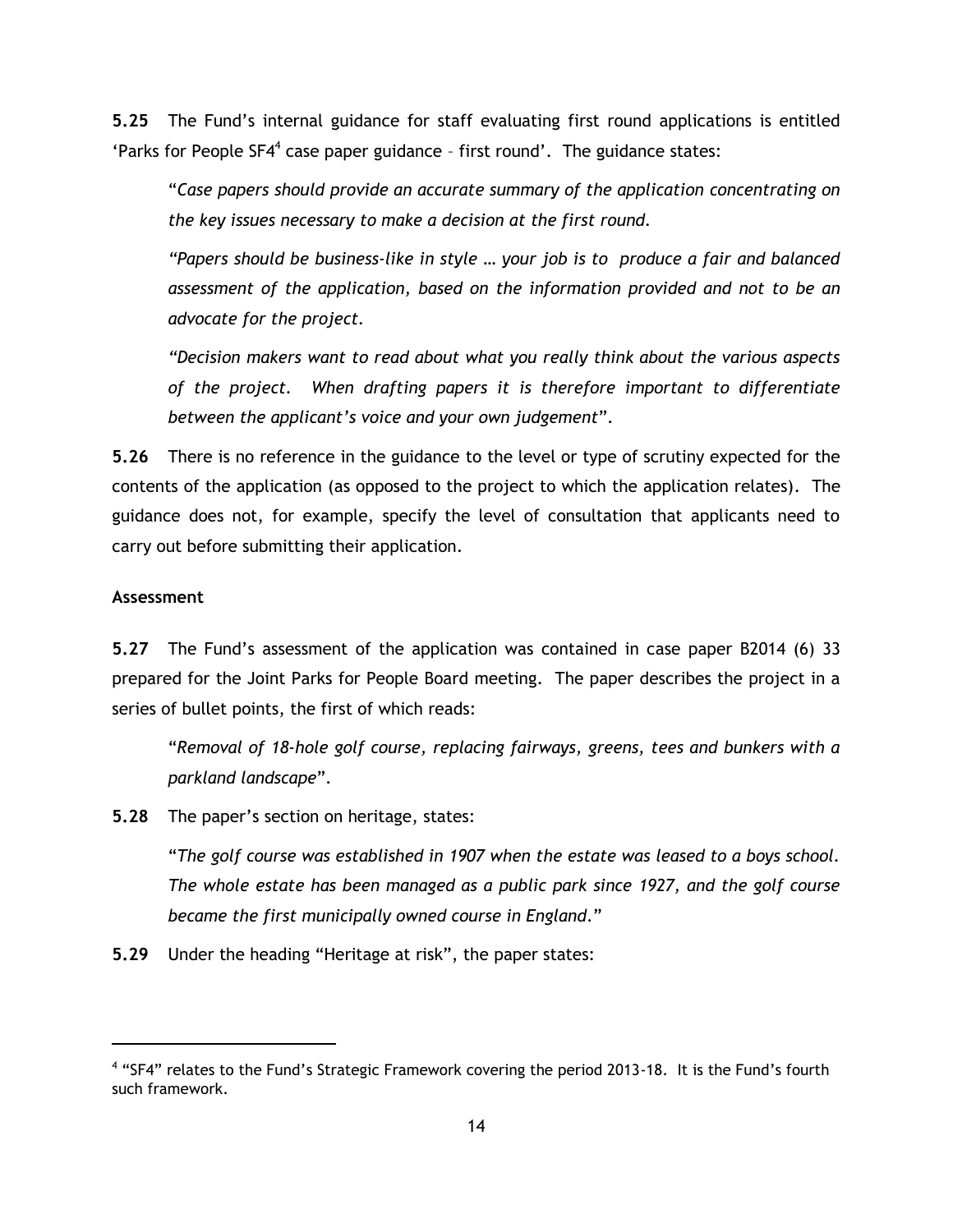"*The golf course which radiates out from the Mansion House has adversely affected the 18th Century landscape with inappropriate removal of trees and planting*".

**5.30** Turning to the "Case for Investment", the paper says:

"*This is a timely and clear opportunity for local residents to reclaim this park after years of neglect and under-use as a golf course*".

It continues:

"*The golf course runs at a net loss and has declining popularity together with high maintenance costs. Its future is not sustainable but attracting new users requires considerable investment*."

**5.31** The paper includes a risk assessment which states:

"*Consultation has been carefully planned due to the sensitivities around a small but strong-voiced golfing community. 4 different options for the park were presented: keeping it as it is, a 9-hole course, a par 3 course with partial landscape restoration, and full historic restoration. Consultation overwhelmingly concluded in favour of a radical redesign.* 

*"There was notable support to retain some element of golf but this will be explored*  in the development phase as it would need to be self-funding and not compromise the *overall vision. Lewisham is expecting further objections from golfers and dog-walkers and will develop an appropriate strategy to listen and respond."* 

#### **5.32** The officer"s recommendation stated:

"*Beckenham Place Park is an 18th-century designed landscape with significant potential. Located in a densely populated area, it has become irrelevant to local people who feel excluded from the park"s dominating 18-hole golf course. Lewisham will take the bold step of removing the golf course, introducing a historical redesign and a comprehensive activity programme to reconnect the park to the local community. The badly deteriorating Homesteads (grade II and At Risk) will be transformed with a range of new visitor facilities. The project will be delivered as part of a strong partnership. It is a High Priority for BIG.*"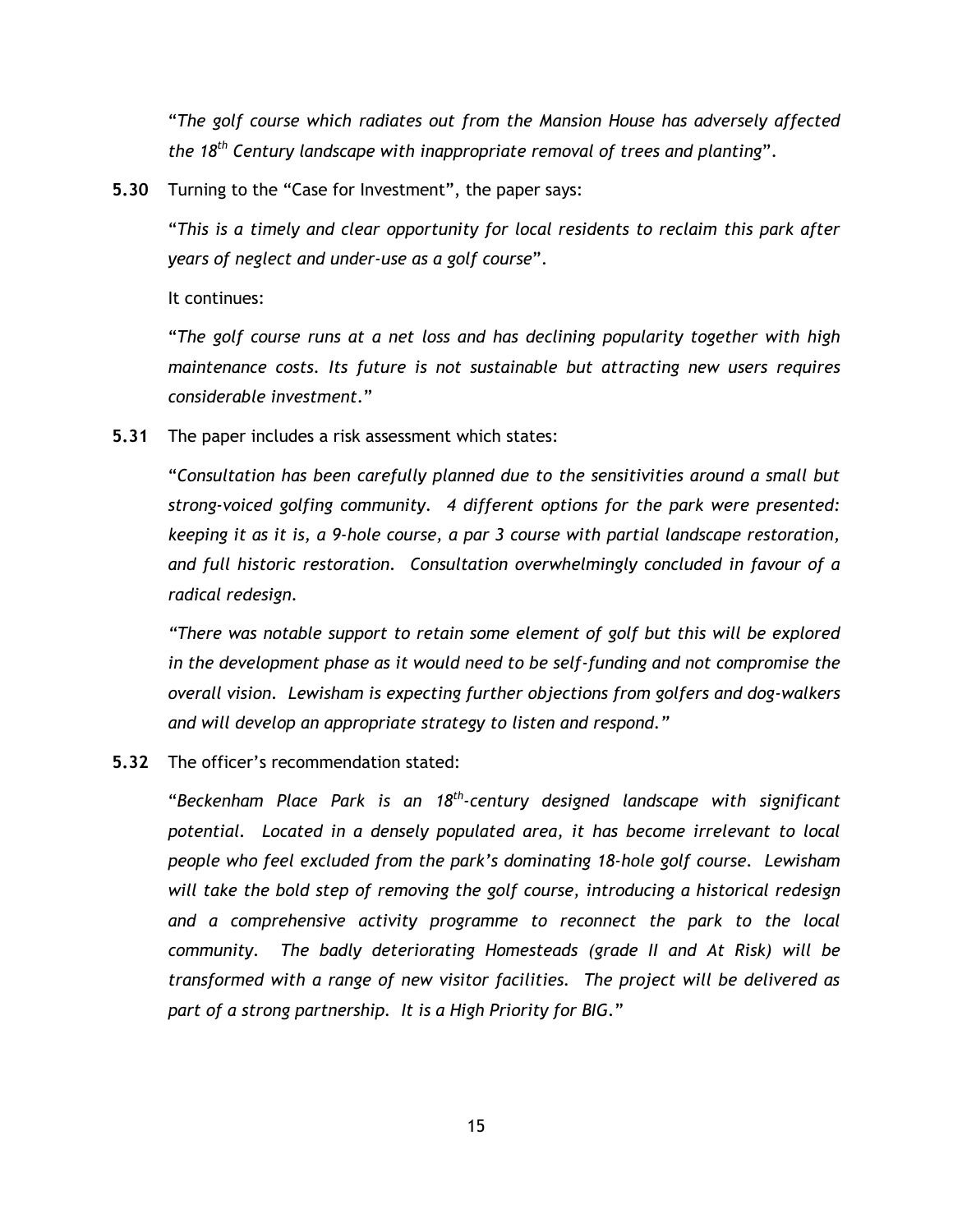#### **Decision-making**

**5.33** The application was discussed at the Heritage Lottery Fund Committee for London on 11 June 2014, which was also attended by a representative from Big Lottery Fund. The Committee for London is made up of a range of professional experts from across London. It comments on applications and priorities for funding. The funding decision was taken at the meeting of the Joint Parks for People Board on 24 June 2014.

**5.34** The proposal was welcomed at the Committee for London meeting which stated that it "*had potential to address evident heritage need, attract new audiences and benefit deprived communities in the locality.*" The Committee for London recommended the project as a high priority for London.

**5.35** The Joint Parks for People Board had a total budget of £15m available at the meeting. They considered a total of 16 applications for funding, or which 12 were approved. They made the decision to give the proposal a 'first found pass' of £4,908,400 including a development grant of £270,500 split two thirds from the Heritage Lottery Fund and one third from Big Lottery Fund. The minutes record that:

"*The HLF Board and BIG England Parks for People Committee [ie the Joint Parks for People Board] considered that the applicant"s bold decision to remove the golf course in order to attract new audiences had real potential to deliver benefits to a densely populated area as the park was the only green space in the locality… for second round application, a robust audience development plan would be required…".* 

**5.36** The Fund"s subsequent letter to Lewisham council (25 June 2014) emphasised that "*a first round pass does not guarantee that you will receive a grant*" and that the second round application would be in competition for funding. Information on developing the second round application was provided, with a deadline of 24 June 2016 (the second round application is now expected to be submitted in August 2016).

#### **Issues raised by Mr Eastoe**

**5.37** The substantive issues raised by Mr Eastoe are discussed here. The procedural issues relating to his complaint are discussed in the next section.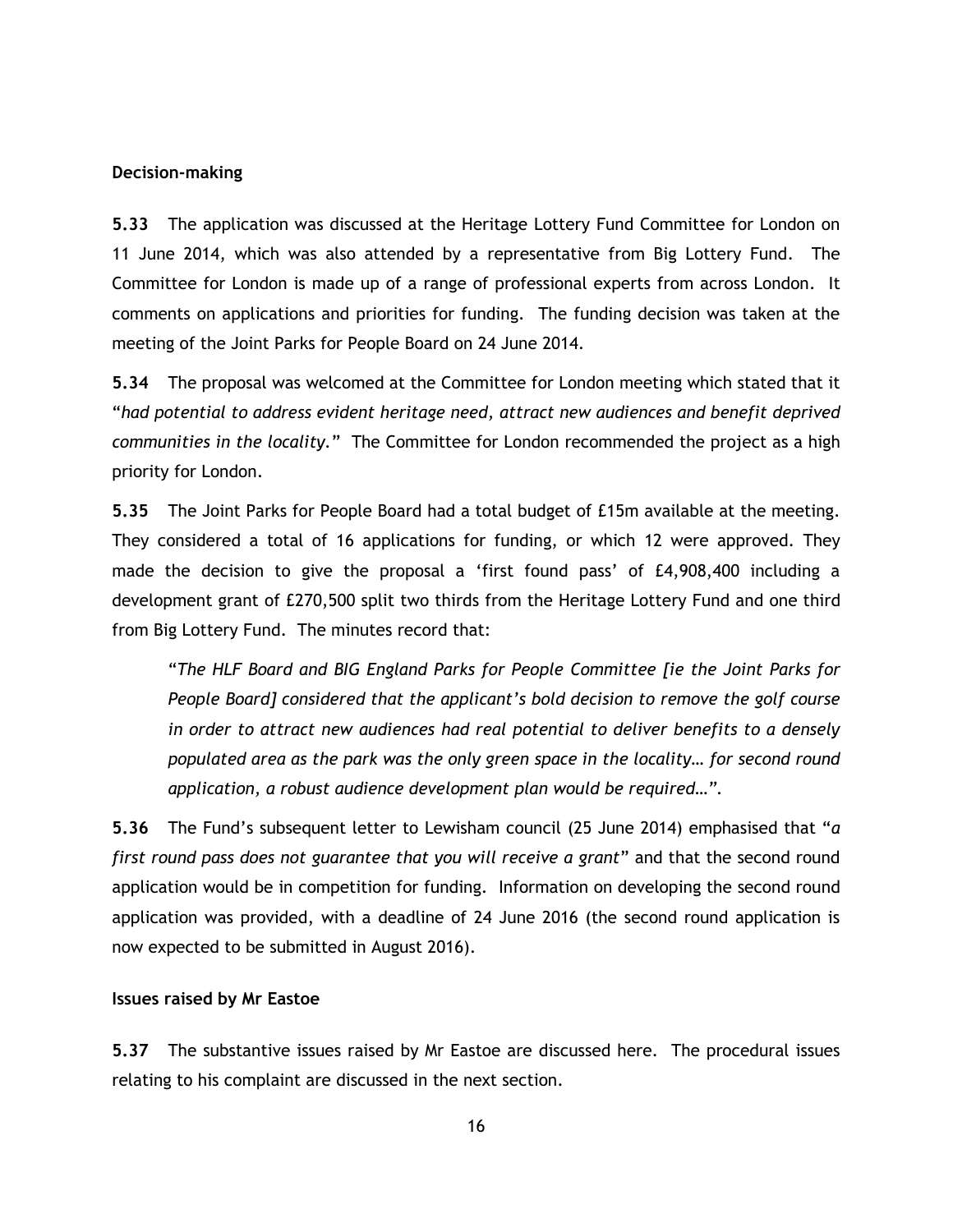**5.38** Mr Eastoe complained that the information supplied by the council is inaccurate and misleading and that the Fund should have examined it in more detail. He comments that "*we had hoped the HLF officers would have been equally concerned to discover that the facts have been misrepresented and would have wanted to check their validity*". He is concerned that the Fund is accepting inaccurate information without having checked it.

**5.39** The case paper considered by the Joint Parks for People Board refers to the closure of the golf course as a "*bold*" decision. Mr Eastoe argues that, as such it represents a major change which it is incumbent on the Fund to give particularly close scrutiny to. Specific areas of concern for Mr Eastoe were the consultation carried out by the council and the finances and usage of the golf course.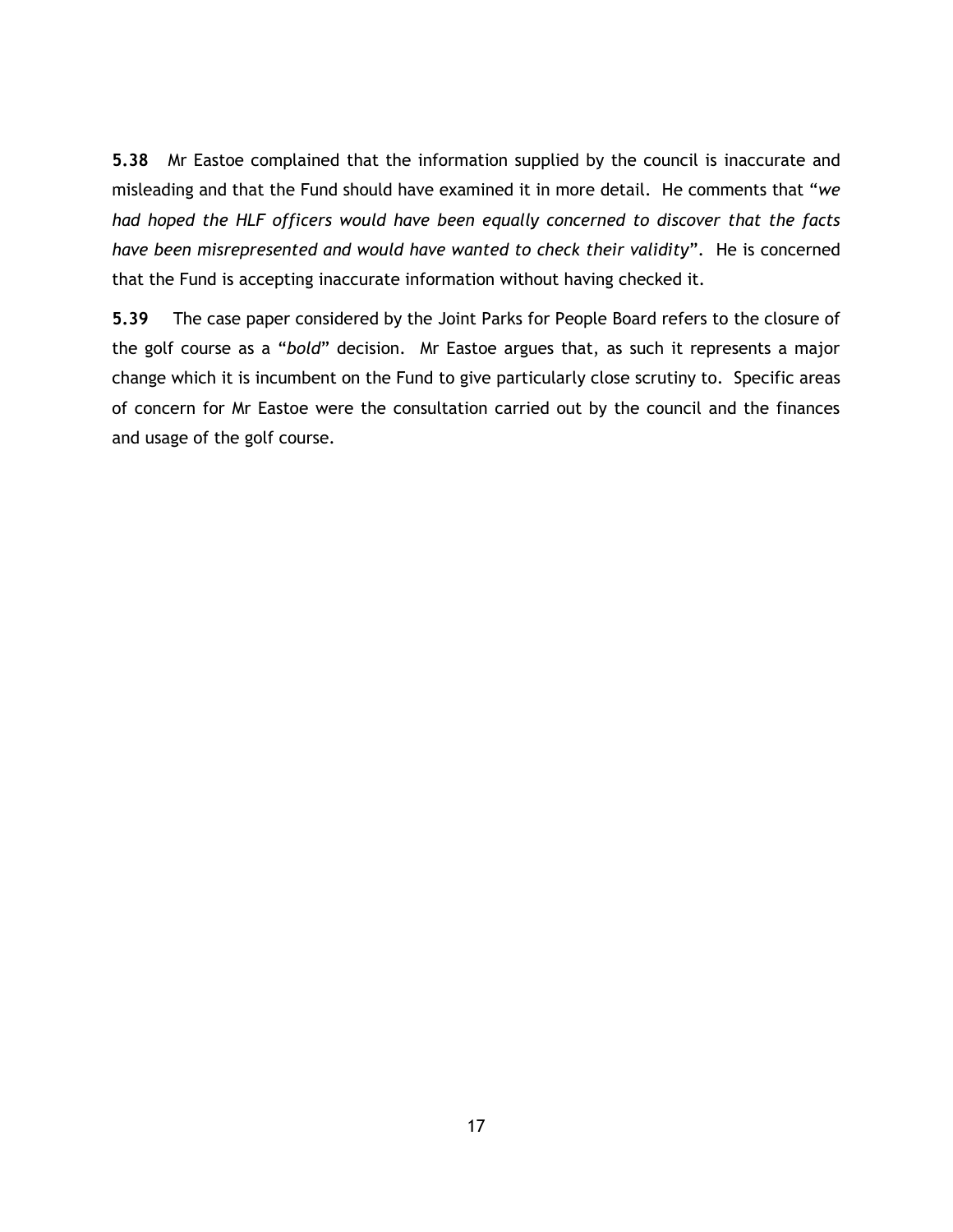#### **Consultation**

**5.40** The information supplied by the council with regards to consultation is described above. Mr Eastoe says that the conclusions drawn by Lewisham officers from the consultation process do not reflect the facts and have been distorted to produce a favourable result for the application.

**5.41** Regarding the numbers quoted, Mr Eastoe says that the full results for the four options are as follows:

- 1) "*As is*" (i.e. 18 hole golf course) 23 per cent
- 2) "*A 9 hole course*" 5 per cent
- 3) "*A par 3 course with partial landscape restoration*" 37 per cent
- 4) "*The full heritage restoration*" (no golf) 35 per cent

**5.42** Mr Eastoe says that only 175 questionnaires were returned and he questions the methodology. He says that the results do not show a public mandate for closing the golf course and that the Fund should have scrutinised them, rather than accepting them at face value.

**5.43** Mr Eastoe is also concerned that Lewisham council will not undertake adequate consultation as it develops the application.

**5.44** Mrs Souter responded to Mr Eastoe in a letter on behalf of the Fund (3 February 2016). The letter said that when drafting papers, officers use information in the application form as well as information submitted by the applicant. On the issue of consultation, she said:

"*We have noted your comments on consultation. Although we expect consultation to take place in relation to HLF-funded proposals… there are some aspects that are outside our influence. For example, we understand that Lewisham are to make a decision on the future of the golf course based on economic and other factors, and this is not something HLF is involved with.*"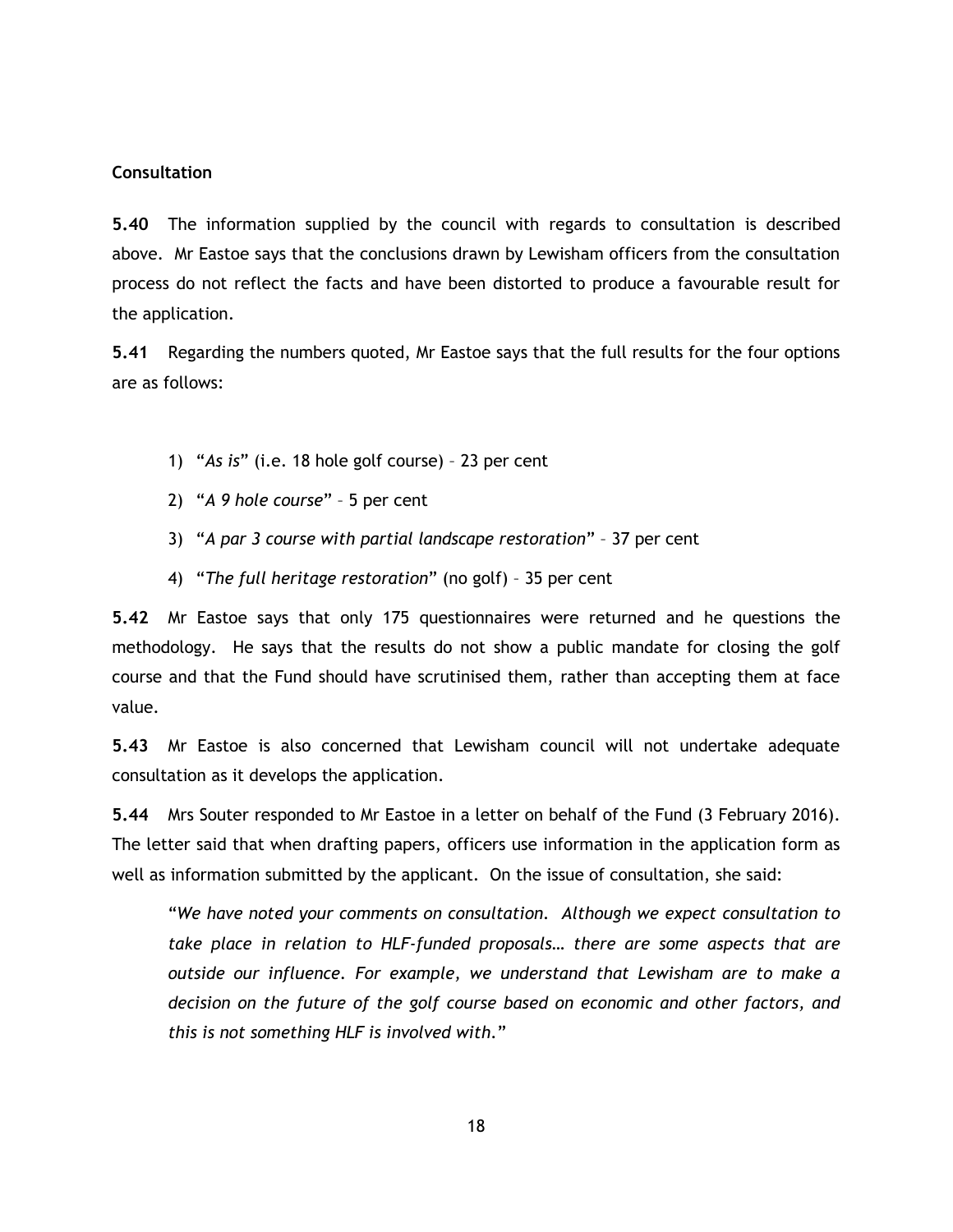**5.45** Mr Eastoe says that although the Fund makes reference to further consultation on the application, Lewisham council confirmed to him that there will be no more consultation in respect of the golf course. He argues that this contradicts the decision of the Joint Parks for People Board.

**5.46** Mr Eastoe provided us with the results of a survey carried out by the Friends of Beckenham Place Park in August 2015 which was published in February 2016. That showed different results from that carried out by the council, including greater opposition to the closure of the golf course (this was published after the Joint Parks for People Board meeting and so was not available for consideration by them).

#### **Finances of the golf course**

**5.47** As noted above, the case paper made a number of assertions about the finances of the golf course: that it runs at a net loss, has declining popularity, has high maintenance costs and that its future is not sustainable.

**5.48** These assertions are rejected by Mr Eastoe who gave evidence to the Fund disputing the information Lewisham council had provided. Mr Eastoe calculates that the golf course makes a net profit, rather than a loss and says that usage of the golf course rose from 16,483 rounds in 2012/13 to 18,923 in 2013/14. In a letter to the Fund (23 January 2016) he asks: "*On the basis the golf course does not run at a net loss and in the last year showed a 15 per cent increase in golf rounds how can the HLF agree with Lewisham officers in planning to close the course?*". Mr Eastoe notes that the Fund has stated that "*analysis of how well amenities are used*" is part of their decision-making process. He therefore argues that this issue is material to the decision taken by the Fund and should be considered by the Fund directly, rather than relying on information from the applicant.

**5.49** Mr Eastoe also feels that there are contradictions in the approach the Fund have taken on this matter. He quotes from a letter to him from the case officer to Mrs Hope (4 June 2015) which says:

*"Our Parks for people programme is intended to revitalise parks and this always involves analysis of how well amenities are used to take decisions about the future."* He contrasts this with the contents of Mrs Souter's letter to him from 3 February 2016: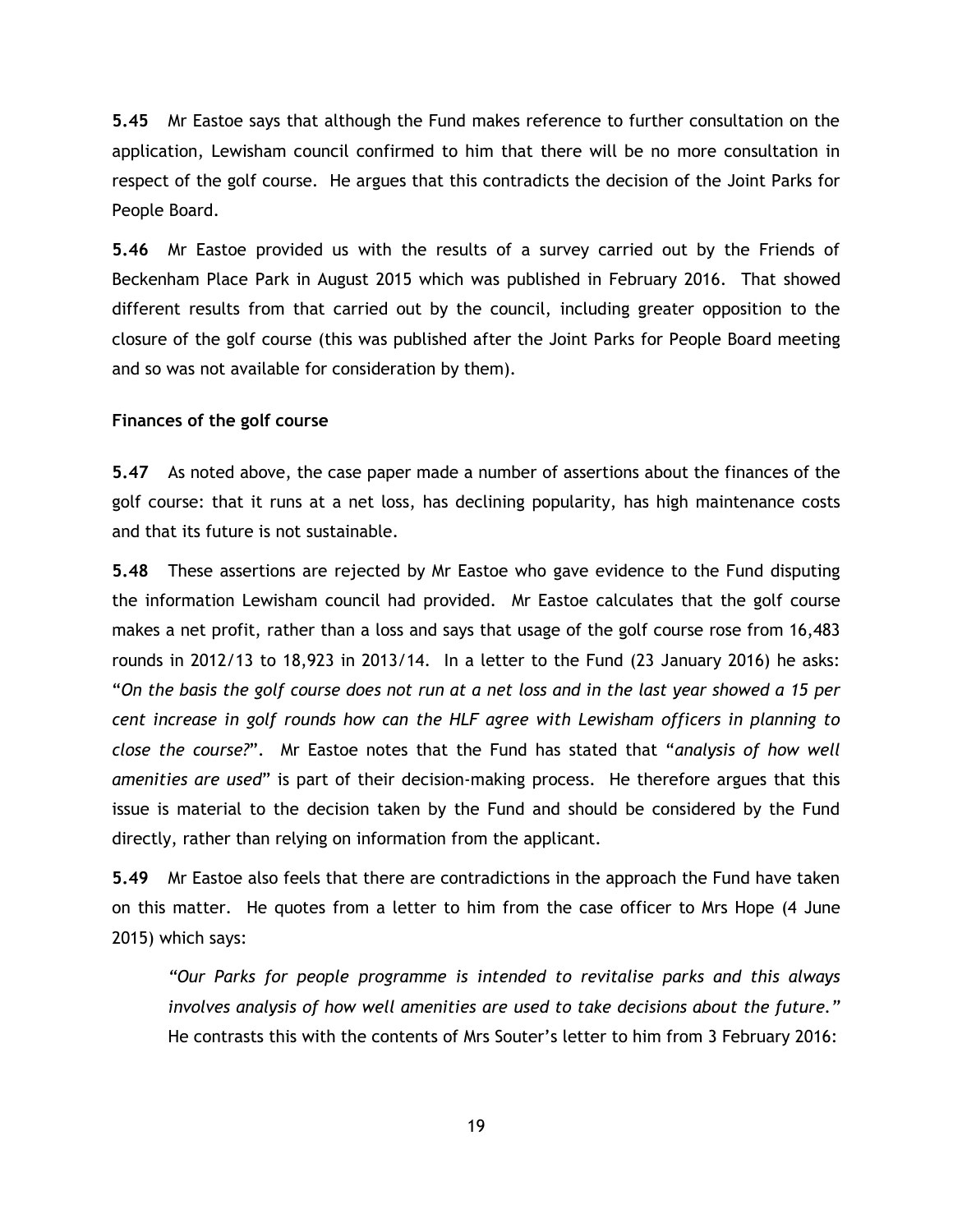*"Your letter includes financial information regarding the current operation of the golf course. HLF does not request this kind of detailed financial information, which is a matter for Lewisham to manage. HLF is not involved in decision-making on the future of the golf course."*

**5.50** He comments that he believes that the Fund should have substantiated the main statements on which the decision about the application was made.

**5.51** In a further letter (5 February 2016) Mr Eastoe argues that it is incumbent on the Fund to reconsider the award on the basis of the information he has provided. Mrs Souter responded (11 February 2016) saying that "*when the Second Round application is submitted we will decide which areas of the bid may need further scrutiny but our starting point is always to use the information that applicants provide in their application documentation in line with HLF guidance.*"

#### **Relationship between the Fund and Lewisham council**

**5.52** A further, overarching, area of concern for Mr Eastoe is the question of the relationship between the Fund and the council. He suggests that the organisations are colluding to see the application progress and the golf course close, or that one party is exercising inappropriate influence over the other.

**5.53** One area of concern is the following statement in Mrs Souter"s letter to Mr Eastoe (3 February 2016) where she says:

"*If Lewisham decide to retain the golf course then this will be seen as a significant change to the approved purposes that the First Round pass was awarded to achieve. This would be discussed with Lewisham, but would probably mean the withdrawal of the current application and submission of a new application which would be considered on its merits in competition with other applications*".

**5.54** This, together with the issues highlighted in the case paper above, has been interpreted as the Fund putting pressure on the council to close the golf course.

**5.55** The reference in correspondence from a Lewisham councillor to the proposal being developed "*in consultation*" with the Fund is quoted as evidence of this. Mrs Hope has said that "*I do not see how… there can be any conclusion other than collusion between HLF and Lewisham council to effect closure of the golf course*".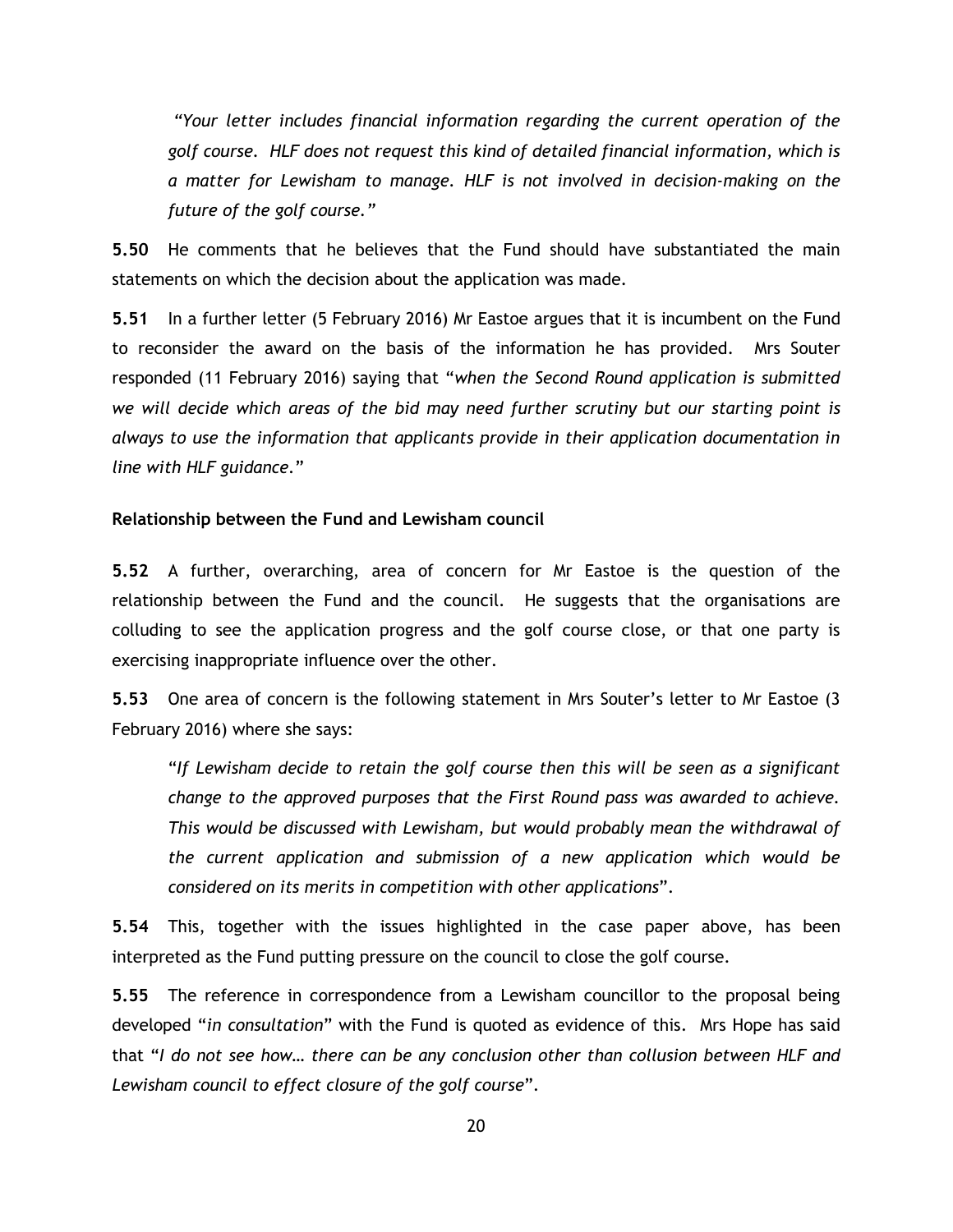#### **Issues raised by Mrs Hope**

**5.56** Mr Eastoe asked us to review the email correspondence between the Fund and Mrs Hope, with particular reference to exchanges on 8 September, 1 October and 16 October 2015. In these emails Mrs Hope raises a number of the issues subsequently addressed by Mr Eastoe, together with a number of detailed comments about the scheme. In particular she questions the wording of the case paper and the reference to the use of the phrase "Bold decision" with regards to the removal of the golf course.

**5.57** In her email of 1 October 2015 Mrs Hope expresses concern that the Fund "*accepts without question*" statements in Lewisham council"s application which she believes to be sweeping, inaccurate and containing value judgements. She says:

*"What is also clearly evident is that HLF have either allowed itself, unwittingly, to be sucked into Lewisham council"s desire to get rid of the golf course no matter what, or are knowingly complicit in the plan, and this aspiration is what dominates the total scheme for the park."*

**5.58** The email of 16 October from the Fund to Mrs Hope relates to the complaints process. It is therefore discussed in the next section.

# <span id="page-23-0"></span>**6. Did the Fund correctly handle the issues raised with them?**

**6.1** This section relates to the way that the Fund handled the complaint made by Mr Eastoe.

#### **Heritage Lottery Fund's complaints process**

**6.2** The Fund"s complaints process is set out in a document entitled "Making a complaint". It outlines a three stage process. At stage one the complaint is dealt with by the member of staff who is dealing with the application. If the complainant is not satisfied with the response that they received they can ask the chief executive for a response. A reply is promised in 10 working days – this constitutes stage two. The third stage of the process is when the complainant is not happy with the chief executive's reply. The complaint is then referred to the Independent Complaints Review Service.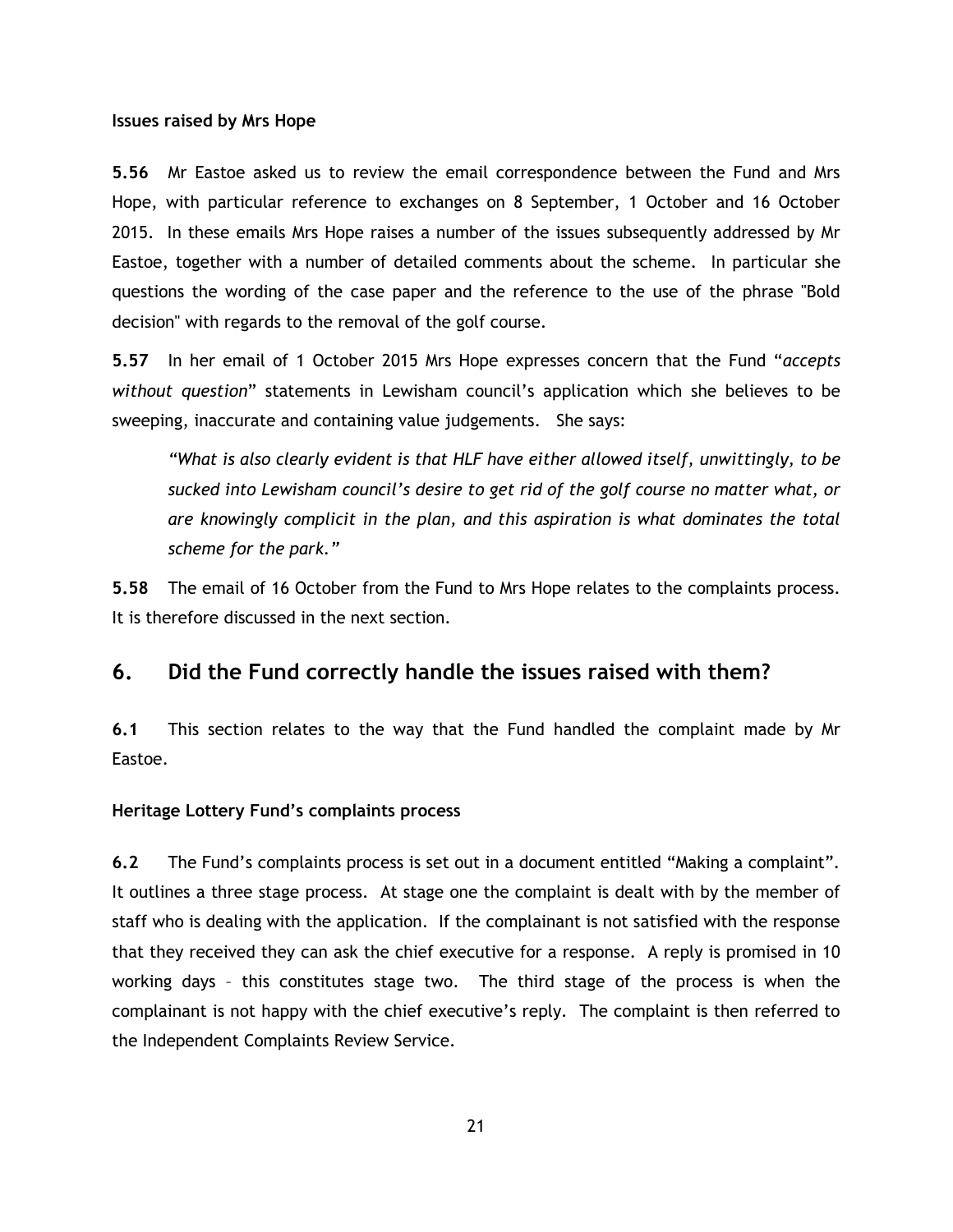**6.3** The Fund"s guidance is mainly directed towards complaints from those who have made applications for funding, although it does not exclude the possibility of third party complaints. It describes "maladministration" as a legitimate ground for complaint.

#### **Process followed**

**6.4** Following the Fund"s decision on the application, Mrs Hope corresponded by email with the case officer for the project. The correspondence included both general enquiries and Freedom of Information requests. On 26 November 2015 Mrs Hope raised a formal complaint with the Fund. The Fund"s chief executive Mrs Souter gave a response to the complaint on 18 December 2015 on behalf of the Fund. The letter acknowledged Mrs Hope"s letter as a stage two complaint and responded to the issues raised.

**6.5** Mrs Hope replied to this letter on 6 January 2016. She said that she accepted the explanation that Lewisham council's application was treated in line with the 'Parks for People" programme but contended that an extra level of scrutiny should have been applied to such a major decision. Although expressing the view that the first round pass had been obtained "*under false pretences*" she said that she did not propose to progress her complaint to Stage 3.

**6.6** Mr Eastoe initially wrote to the Fund on 1 December 2015 asking for a copy of the council"s application and subsequently for a copy of the case paper. That was supplied to him on 6 January 2016. Mr Eastoe wrote to Mrs Souter on 23 January 2016 saying that he shared a number of the concerns raised by Mrs Hope and setting out further evidence relating to these issues. Mrs Souter replied on 3 February 2016. Mr Eastoe wrote again on 5 February 2016 and Mrs Souter responded on 11 February.

**6.7** Mr Eastoe wrote to make a formal complaint on 29 February 2016 with the hope of having it reviewed as a stage 3 complaint by the Independent Complaints Review Service. He was initially advised that he needed to write to make a formal complaint before his complaint was eligible for the independent review process, He did so on 8 March 2016. However on 30 March the deputy director of operations at the Fund wrote to Mr Eastoe to advise him that they had concluded that "*although we have not formally set out a stage one and stage two process, our correspondence with you including that from the chief executive Carole Souter has been the equivalent of a stage two process*" and that the issue should proceed to the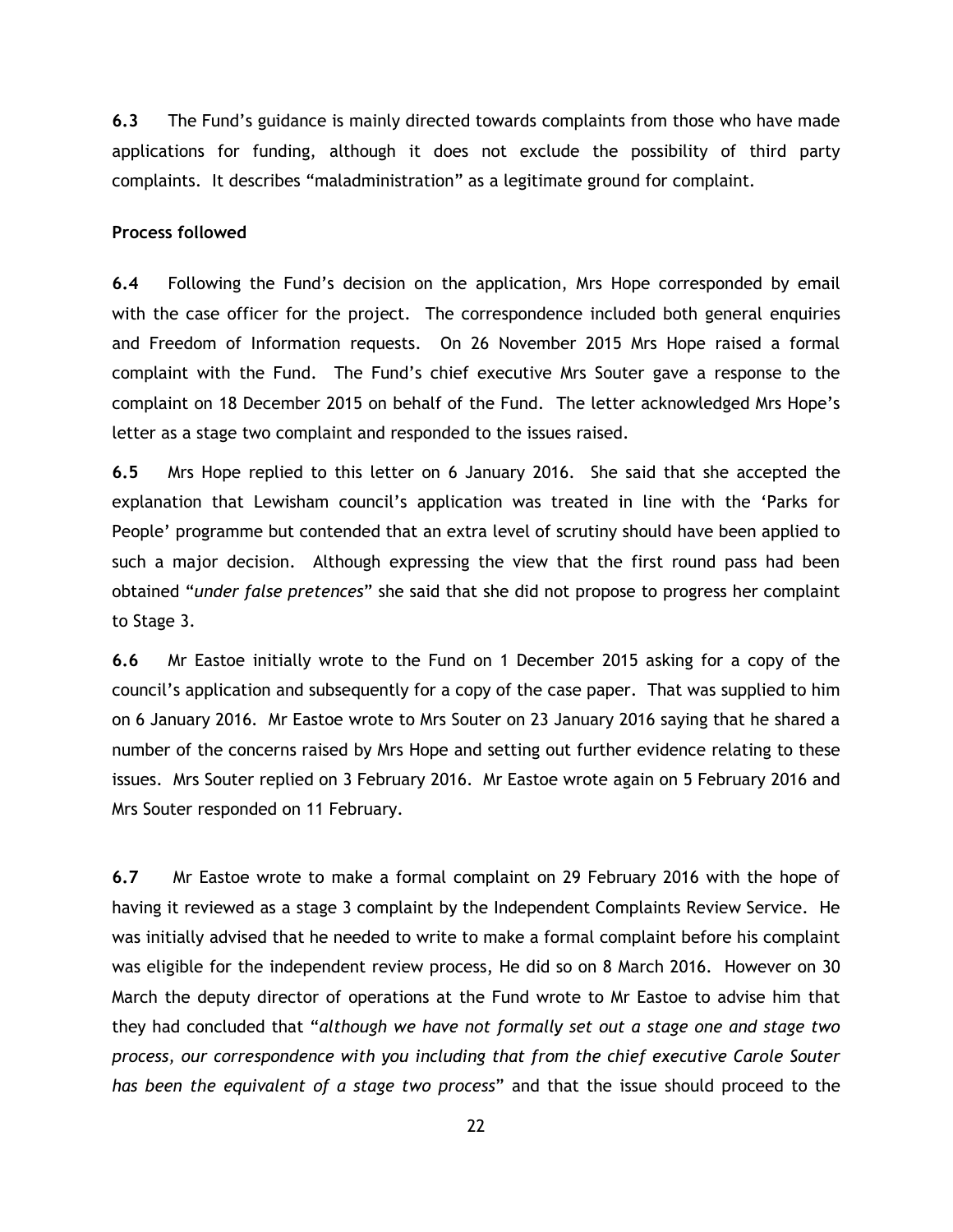independent review stage. The following day she added "*I appreciate that this time lag is annoying, and please accept my apologies*".

**6.8** Mr Eastoe contacted the Independent Complaints Review Service on 8 April 2016.

### **Were the issues addressed appropriately?**

**6.9** Both the correspondence from Mrs Hope and Mr Eastoe express their concerns with the Fund about the level of detail with which the Fund have responded to queries. For example Mr Eastoe says in a letter (8 April 2016):

"*Since we started our correspondence with HLF officers in January, no-one has been willing to answer in full the genuine questions and concerns we have raised about how with "false presences" Lewisham council gained the Round One pass and that, having drawn this to the attention of HLF, we have subsequently been fobbed off*".

**6.10** In her email of 16 October 2015 to Mrs Hope, the case officer says that the Fund has noted the comments that she has made in her previous emails (29 September, 1 October, 7 October, 9 October) but that:

"Much of the information you refer to in your queries was obtained from Lewisham's *application form. When we assess applications, we use the answers in the application form along with the information submitted by the applicant in line with our guidance for a first-round application.*

"*Some of your emails contain a significant amount of information and questions; I"m sorry but we do not have the resources to respond to each point and it is very unusual for us to engage in discussions with members of the public in this way. However, we are aware of many of the issues you raise and we continue to discuss them in our regular progress meetings with Lewisham.*

"*From now on we will be happy to acknowledge your emails but will be unable to respond in detail. This will help us focus our limited resources on monitoring the development of the project, including the upcoming consultation programme, alongside the many other projects we are involved with.*"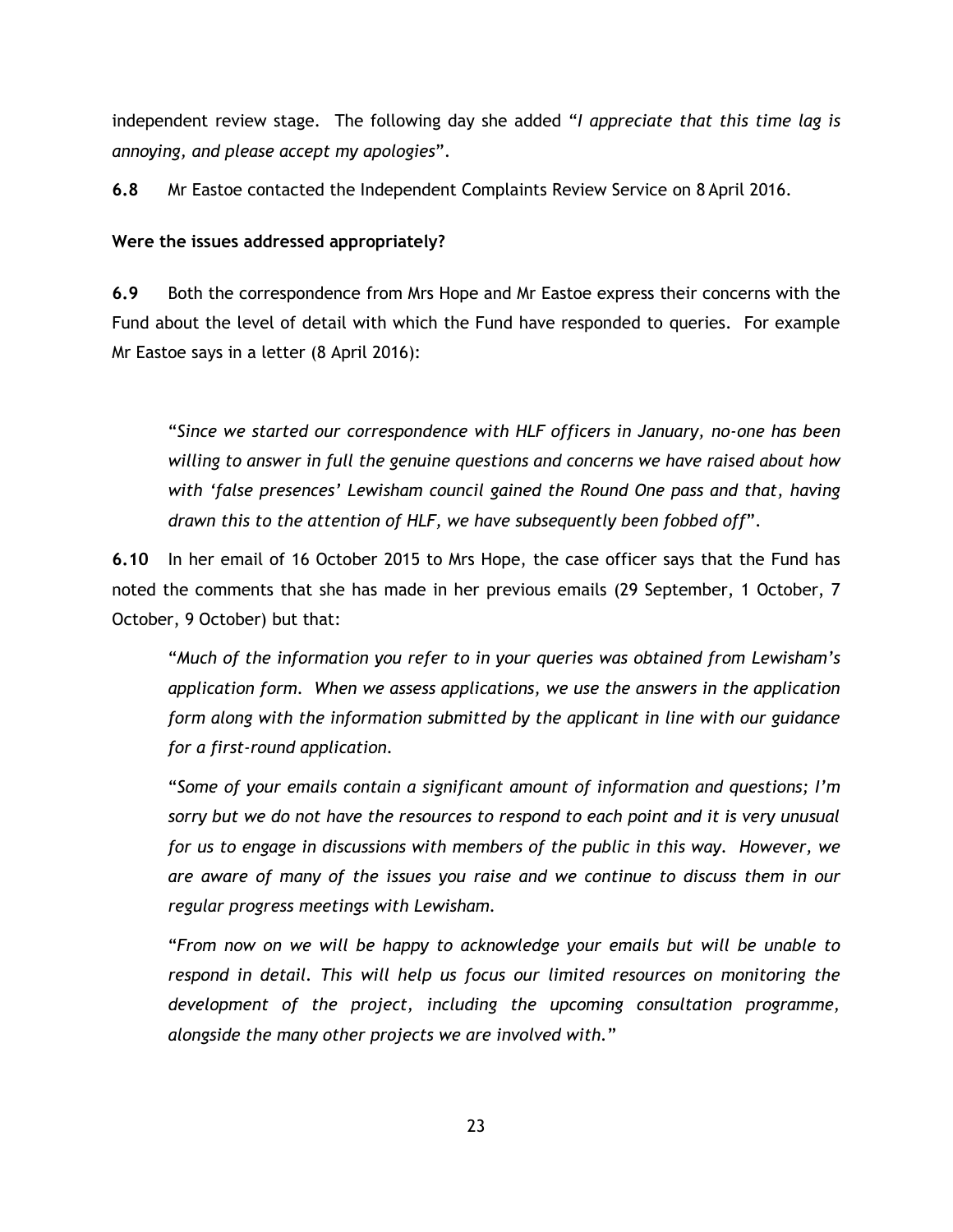**6.11** In a letter to Mrs Hope (18 December 2016) Mrs Souter commented:

"*As stated in our application guidance, applicants are invited to apply at Round One at an early stage of planning. We accept that this brings with it a degree of risk as we do not expect the applicant to have carried out detailed consultation or planning at this stage. The development phase is the key period in which the applicant works up the plans in more detail.*

*"Our assessment of Round One applications reflects this. We only ask for information*  in outline and the assessment by the officers is then primarily desk based. In making *our assessment we use the answers in the application form along with information submitted by the applicant in line with our published guidance."*

**6.12** As noted above, the internal 'SF4 case paper guidance' says that case papers should be "*based on the information provided*".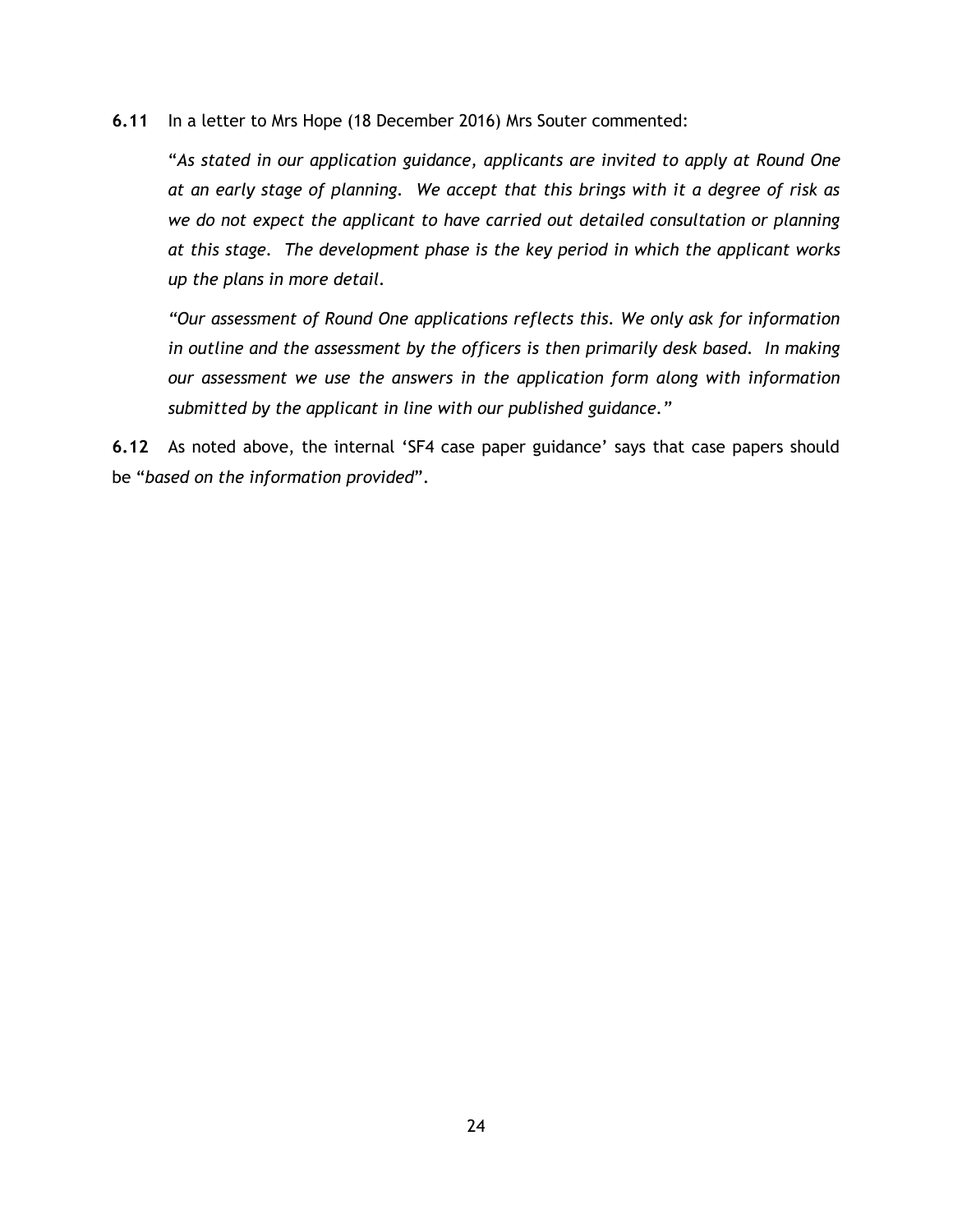# <span id="page-27-0"></span>**7. Findings, conclusions and recommendations**

#### **Assessment and decision-making**

**7.1** The assessment process is set out in the internal and external guidance that I have seen. The process includes mechanisms for peer and senior review of assessments. The internal and published guidance is not explicit on the issue of depth of scrutiny that the Fund should apply to information supplied by applicants. At the development stage (which is relevant in this case) the criteria for making awards refer to the outcomes of the schemes rather than the processes to be followed by the applicant.

**7.2** Decisions about the content of the proposal rest with the applicant. In this case the Fund took that to mean that the decision about closing the golf course is one for Lewisham council and was not for the Fund the comment on.

**7.3** This approach appears reasonable to me and within the discretion of the Fund. I therefore find that the assessment and decision-making processes were of a suitable standard.

**7.4** Having reviewed the case paper, however, there are places in which the approach taken falls below the standards set out in the guidance.

**7.5** The internal guidance says that the case paper should produce a fair and balance assessment and should not be an advocate for the project. It goes on to say that it is important for the case officer to differentiate between the applicant"s voice and their own judgement. However, there are a number of places where the case paper directly adopts judgements from the application as the Fund"s view. For example, the statement that "*the golf course which radiates out from the Mansion House has adversely affected the 18th Century landscape"* has been copied from the application, but is not attributed to it. Similarly while the application states that the park is not relevant to local people, the case paper says that it has become "*irrelevant*" without saying that this view is taken from the application.

**7.6** The officer"s recommendation also includes a number of subjective statements, which are not justified by the available evidence. For example the recommendation says that local people "*feel excluded*" from the "*dominating*" golf course. It refers to the desire to "*reclaim*" the park and to the "*bold*" step of removing the golf course. I do not believe that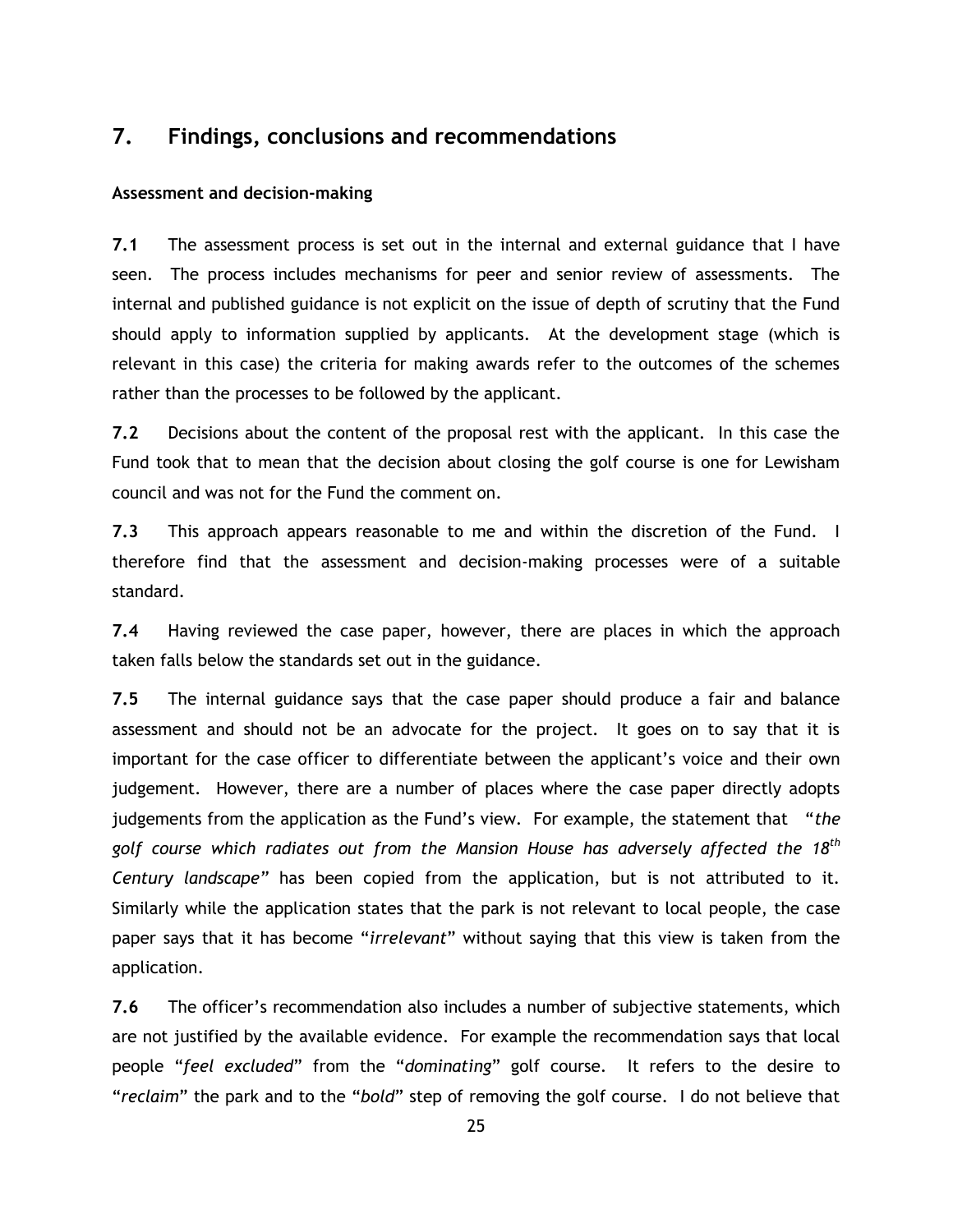this sort of emotive language is appropriate in this context. I have reviewed two other case papers from the June 2014 meeting and they do not include this sort of language.

**7.7** It is clear from the application that the proposal to close the golf course was an integral part of the project. The application also made clear that the closure of the golf course was a controversial issue and that objections to it would come from golf club members. However, the case paper does not give any weight to this alternative point of view. In the "Case for investment" section, the case officer states that the project is a "*timely and clear opportunity for local residents to reclaim this park after years of neglect and under-use as a golf course*", but does not mention that current users are likely to take a different point of view.

**7.8** The Fund has described to us its quality assurance process for case papers and it is surprising that this process did not identify these weaknesses.

#### **Consultation**

**7.9** Consultation was an area of particular concern for Mr Eastoe, who argued that the case made in the application was weak in this respect.

**7.10** The case paper states that the consultation was "*carefully planned*" and "*overwhelmingly*" supported the scheme. The information provided in the application is, however, weak and does not justify this wording. The application says that four options were presented for consultation, but it does not state how many people supported each of the options. The results quoted are combined into two groups, obscuring the full picture. It appears that the data was presented in this way to make the results look more positive for the project. This should have been immediately obvious to anyone reading the application and should have put the case officer on guard and encouraged them to look more closely at the data. While consultation does not form one of the assessment criteria, the Fund wants to be sure that the applicant engages with the public and users of the proposed scheme and so it is appropriate to ensure that this issue is considered properly.

26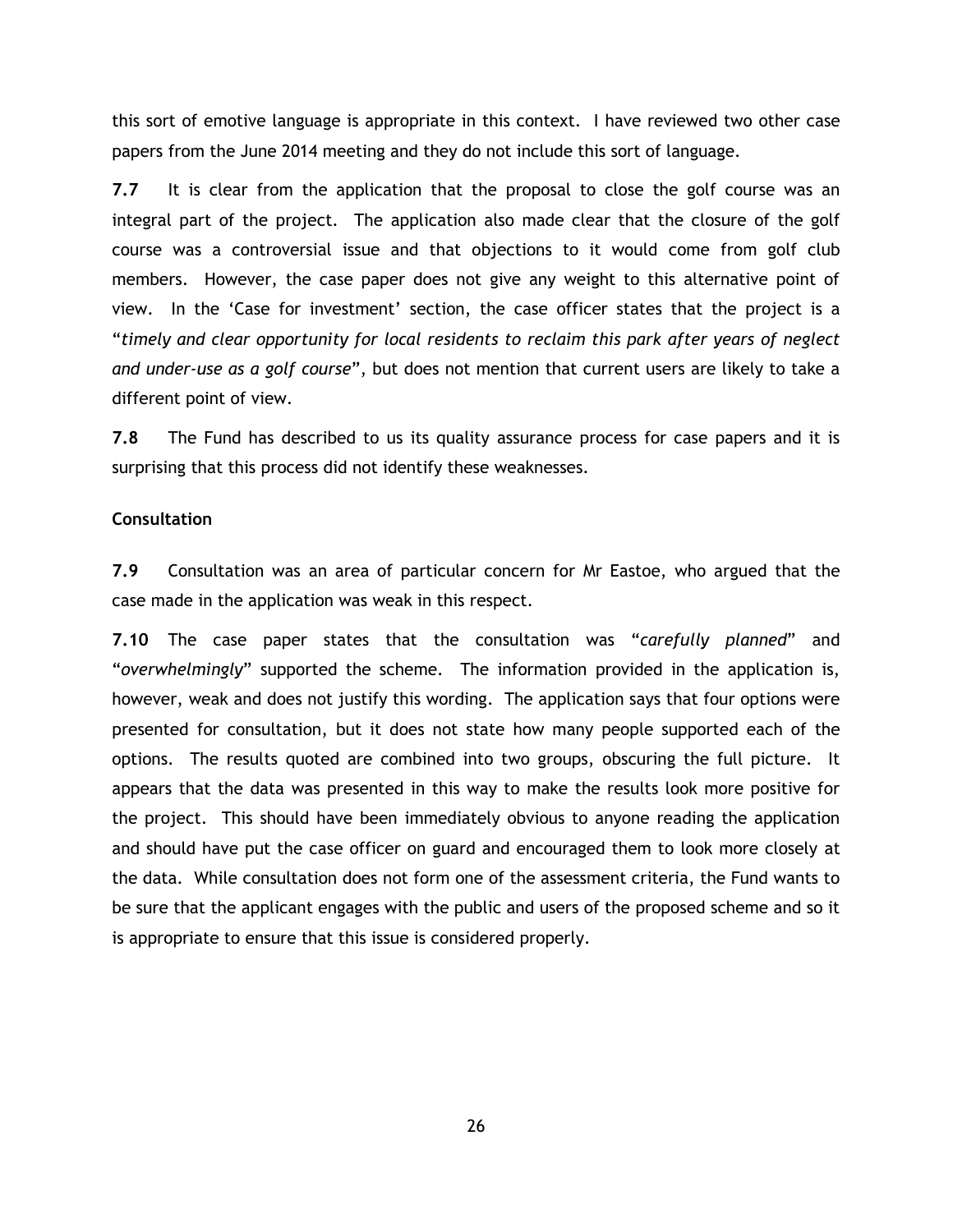#### **Finances**

**7.11** The other area which Mr Eastoe drew to our attention to was that of the finances of the golf club. The council"s application says that the course loses money and that usage is declining. Mr Eastoe disputes this, saying that the finances are healthy and usage growing.

**7.12** While the finances of the golf course may have been an issue in the council"s decision whether or not to close it, this appears to me to be a tangential issue to the application for funding and played little or no part in the decision to award the grant. The case for the proposed scheme does not rest on the profitability or otherwise of the course, or on whether use of the golf course is going up or down. Taking a view on this is not material to the Fund"s processes, therefore. It was not unreasonable, for the Fund to rely on the representations of the council, although it would have been better if the case paper made clear that the figures quoted were the council"s view.

#### **Handling of complaints**

**7.13** The genesis of this complaint was complex, as the issues Mr Eastoe has raised were built on those that had previously been raised by Mrs Hope. Mrs Hope had chosen not to proceed with her complaint, but the correspondence was conducted to some extent as if Mrs Hope"s complaint was continuing.

**7.14** When Mr Eastoe wrote to the chief executive of the Fund, rather than responding immediately the Fund should have paused and considered what would be the most effective way of dealing with this issue. It should then have discussed its proposed approach with Mr Eastoe.

**7.15** The Fund has acknowledged that this process could have been handled better and have themselves identified it as a learning point.

**7.16** When Mr Eastoe sought an independent review of the complaint the Fund took some time to come to a final view as to whether it should progress to that stage. The Fund ultimately took the correct decision to regard the correspondence as having covered both stages 1 and 2 of the complaints process so that it could proceed. Thus, although there was a delay in Mr Eastoe"s complaint being referred to the independent process, the delay was minimised.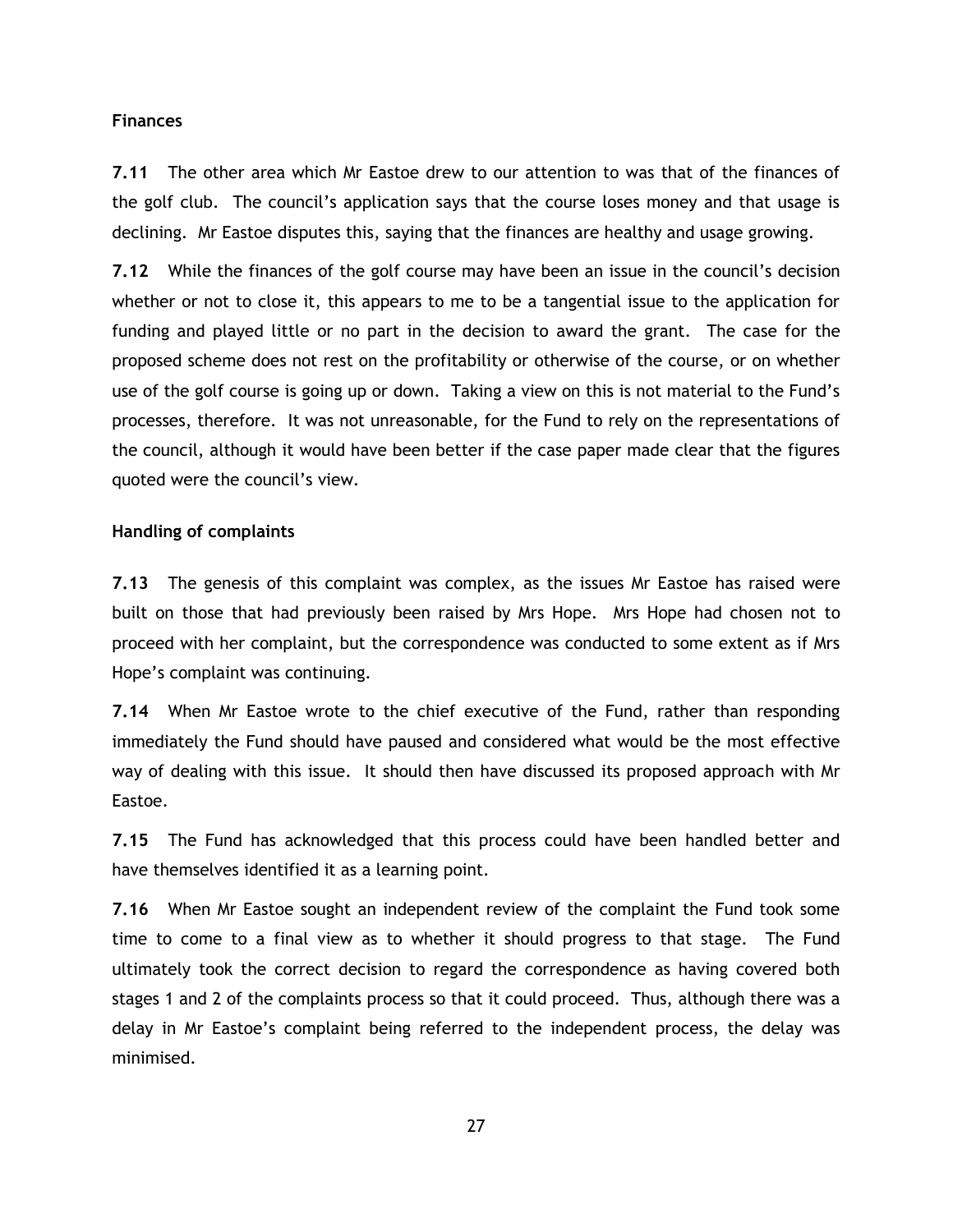**7.17** None of processes followed fitted well with the Fund"s published approach to complaints handling. It would have been helpful for the Fund to be clear about what constitutes a complaint and when an issue is being treated as such.

**7.18** The Fund also appeared to be unclear as to how much it wanted to engage in responding to the issues raised by the complainant. In particular, having accepted Mrs Hope"s complaint the Fund subsequently made clear that it did not have the resources to deal with the issues she raised. This appears to be in part because the Fund was unsure which of the issues it should respond to and which should have been directed to Lewisham council. Having accepted the complaints, it should have ensured that there was sufficient time to answer the issues raised.

#### **Collusion**

**7.19** A further issue for Mr Eastoe, arising from the correspondence that Mrs Hope had with the Fund, was whether the Fund was colluding with the council to close the golf course.

**7.20** I have seen evidence that the Fund worked with the council to develop the project, through both correspondence and site visits. It is clearly in the public interest for projects that the Fund supports to be of as high quality and well developed as possible and therefore for the Fund to engage with applicants in this way. I see nothing unusual in the level of contact between the Fund and the applicant or in the level of support that the Fund has given to this particular project.

**7.21** The council"s application clearly set out its concern that the golf course was not compatible with their plans for the park. While the Fund engaged with the proposed scheme on this basis, they made clear that a decision on the future of the golf course was entirely a decision for the council. This was the right approach to take.

**7.22** Particular emphasis has been placed by Mr Eastoe on the statement from the Fund that, if the golf course were to be retained, this would represent a significant change to the project which could lead to it not being funded. However, it was clear from the Project Enquiry Form as early as in May 2013 that the removal of the golf course was integral to the project and that the course represents a significant proportion of the area of the park. It is,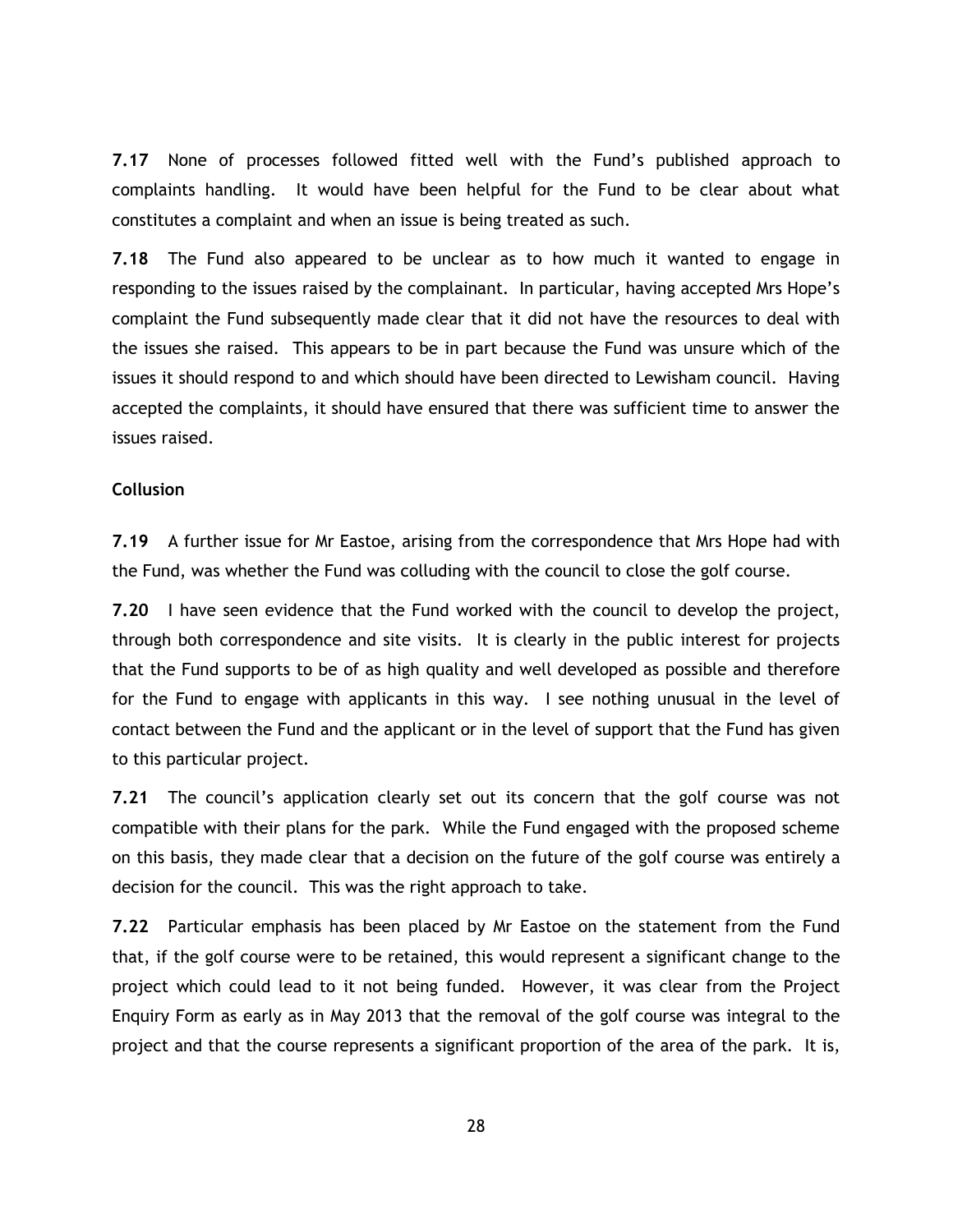therefore, unsurprising that the Fund takes the view that if this aspect were to change it would represent a significant alteration to the project.

#### **Conclusion**

**7.23** The case paper fell below the standard that might be expected for such a document. It failed to reflect or give sufficient weight to any alternative point of view, and was not sufficiently objective. No attempt was made to distinguish between the applicant"s point of view and that of the Fund. It should have been immediately clear that the information provided relating to consultation was weak and this should have been reflected in the paper.

**7.24** The handling of the complaint would have benefited from more clarity on the Fund"s behalf about what process it was following. It would have been helpful to bring the correspondence into the complaints process sooner by making it clear that it was being treated as part of the complaints process and where it was in that process. Once a decision had been taken to take on the complaint, sufficient resources should have been allocated to dealing with it.

**7.25** Despite these failings, we do not consider that they were so serious as to mean that the Fund failed to apply its policies and procedures correctly.

#### **Recommendations**

**R1** When reviewing the second round application, the Fund should look critically at the application in general and pay particular attention to any consultation carried out by Lewisham council.

**R2** The Fund should review the operation of the quality assurance process for case papers.

**R3** When dealing with correspondence about a project, the Fund should have greater clarity on the process it intends to follow and when it intends to deal with it as a complaint. Once the Fund has accepted an issue as a complaint it should be clear about which issues it will address and which are outside the scope of the complaint.

29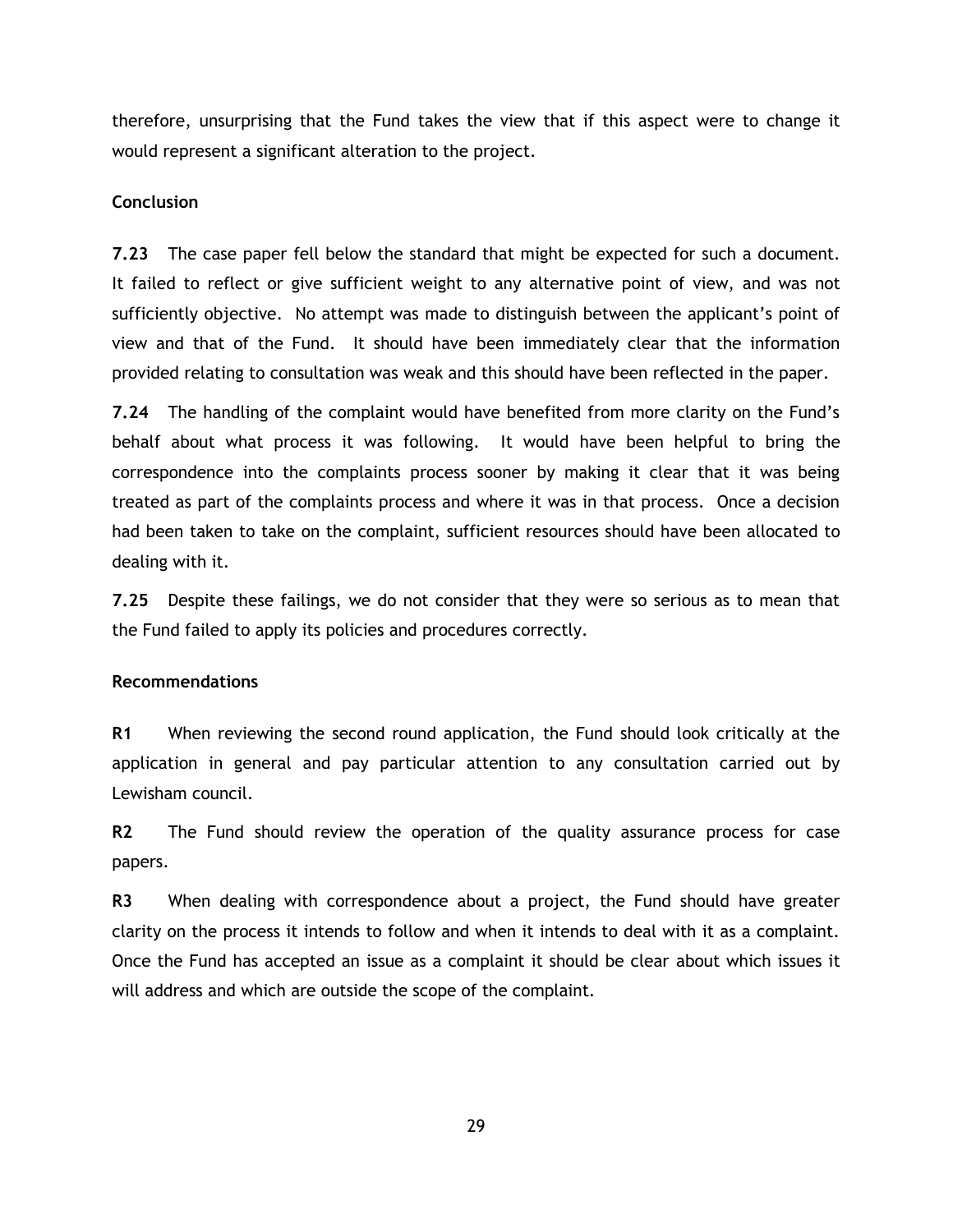# <span id="page-32-0"></span>**Documents considered during the review**

### **Guidance associated with the Parks for People programme including:**

- Parks for People: Grants from £100,000 to £5million to revitalise historic public parks and cemeteries – Guidance documents and Application Form - December 2013
- Parks for People SF4 case paper guidance first round
- Making a complaint August 2012
- Raising a concern

### **Papers associated with Lewisham council's application including:**

- Project Enquiry Form: Beckenham Place Park restoration 24 May 2013
- Pre application correspondence from HLF to Lewisham council 9 June 2013 and 13 July 2013
- Round 1 Application covering letter and statement of partnership intent February 2014
- Round 1 Application Form: Beckenham Place Park restoration February 2014
- Consultants Brief for the development phase of the Heritage Lottery Fund Parks for People Application for Beckenham Place Park – February 2014
- Site maps and plans
- Project manager job description

**Papers associated with the assessment of applications and the work of the decisionmaking committee including** 

- Correspondence between Grants Officer and Lewisham council
- Parks for People Case Paper
- Board overview paper June 2014
- Board meeting minutes 11 June 2014 and 24 June 2014
- Schedule of decisions 24 June 2014
- Notification letter of phase one decision 24 June 2014